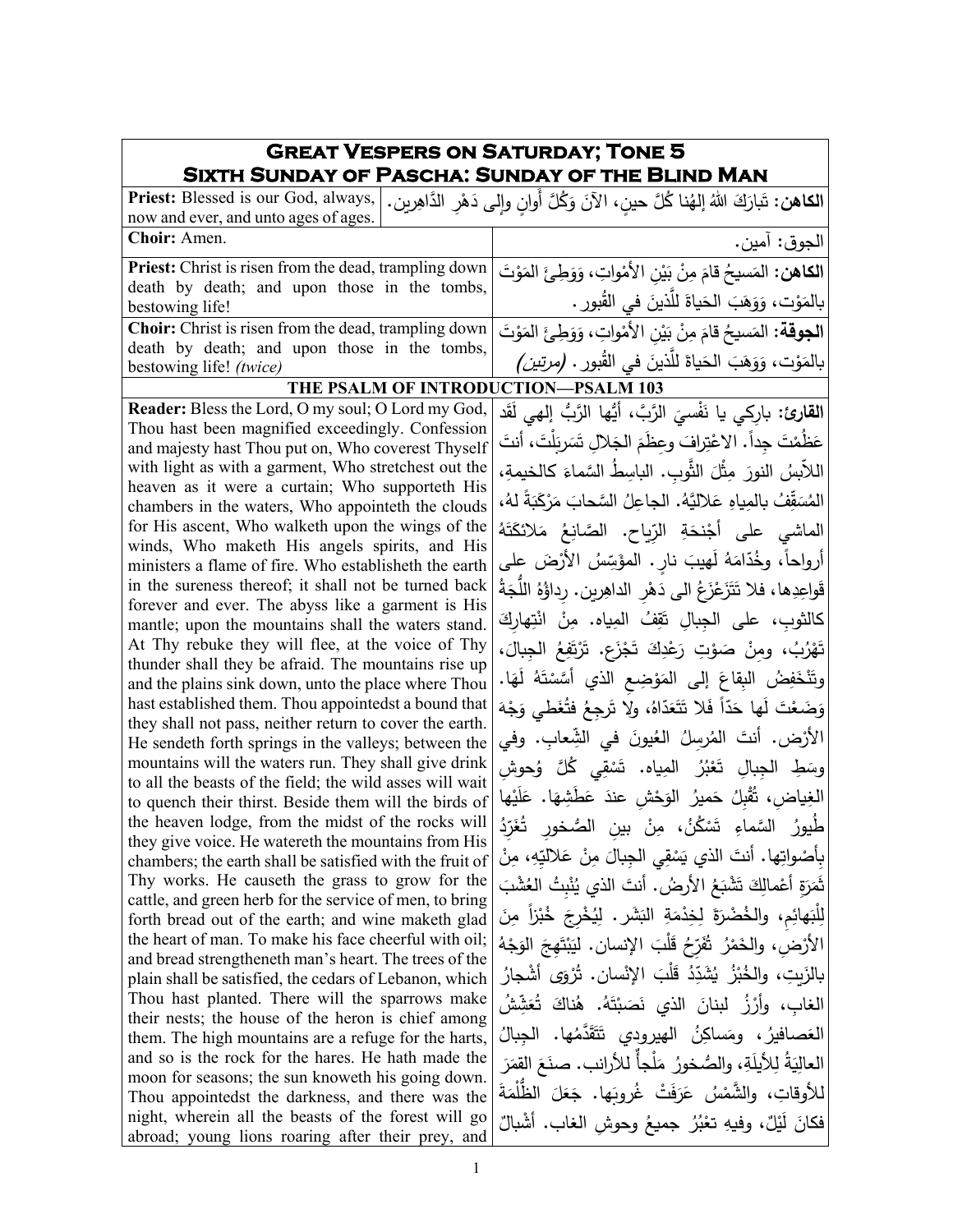| seeking their food from God. The sun ariseth, and                                                                 |  | تَزْأَرُ   لِتَخْطُفَ   وتَطْلُبَ   مِنَ   اللهِ   طَعامَها.   أشرَقَتِ         |
|-------------------------------------------------------------------------------------------------------------------|--|---------------------------------------------------------------------------------|
| they are gathered together, and they lay them down                                                                |  | الشَّمسُ فاجتَمَعَتْ، وفي صِيَرها رَبَضَت. يَخْرُجُ                             |
| in their dens. Man shall go forth unto his work, and<br>to his labor until the evening. How magnified are         |  |                                                                                 |
| Thy works, O Lord! In wisdom hast Thou made them                                                                  |  | الإنسانُ إلى عَمَلِهِ وإِلى صِناعَتِهِ حتى المَساء. ما                          |
| all. The earth is filled with Thy creation. So is this                                                            |  | أَعْظَمَ أَعْمالَكَ يا ربُّ، كُلَّها بِحِكْمَةٍ صنَعْتَ، قَدِ                   |
| great and spacious sea, wherein are things creeping                                                               |  | امْتَلأْتِ الأَرضُ مِنْ خَليقَتِكَ. هذا النَحْرُ الكَبيرُ                       |
| innumerable, small living creatures with the great.                                                               |  | الواسِعُ، هناكَ دَبّاباتٌ لا عَدَدَ لَهَا، حَيَواناتٌ صِغَارٌ                   |
| There go the ships; there this leviathan, whom Thou<br>hast made to play therein. All things wait on Thee, to     |  |                                                                                 |
| give them their food in due season; when Thou givest                                                              |  | مَعَ كِبارٍ . هُناكَ تَجْرِي السُّفُنُ ، هذا التِّنّينُ الذي خَلَقْتَهُ         |
| it them, they will gather it. When Thou openest Thy                                                               |  | يَلْعَبُ فيه. وكلُّها إِيّاكَ تَتَرَجَّى، لِتُعْطِيَها طعامَها في               |
| hand, all things shall be filled with goodness; when                                                              |  | حينِه، وإذا أنتَ أَعْطَيْتَها جمَعَتْ. تَفْتَحُ يدَكَ فَيَمْتَلِئُ              |
| Thou turnest away Thy face, they shall be troubled.                                                               |  | الكُلُّ خيْراً، تَصْرِفُ وجهَكَ فَيَضْطَرِبون. تَنْزِعُ                         |
| Thou wilt take their spirit, and they shall cease; and<br>unto their dust shall they return. Thou wilt send forth |  |                                                                                 |
| Thy Spirit, and they shall be created; and Thou shalt                                                             |  | أَرواحَهُمْ فَيَفْنَوْنَ، وإِلَى تُرابِهِمْ يَرْجِعونَ. تُرْسِلُ روحَكَ         |
| renew the face of the earth. Let the glory of the Lord                                                            |  | فَيُخلَقُونَ، وتُجَدِّدُ وَجْهَ الأَرض. لِيَكُنْ مَجْدُ الرَّبِّ إلى            |
| be unto the ages; the Lord will rejoice in His works.                                                             |  | الدهْرِ ، يَفْرَحُ الرَّبُّ بأعمالِه. الذي يَنْظُرُ إلى الأرْضِ                 |
| Who looketh on the earth and maketh it tremble,                                                                   |  | فيَجْعَلُها تَرْتَعِدُ، ويَمَسُّ الْجبالَ فتُدَخِّنُ. أَسَبِّحُ الرَّبَّ        |
| Who toucheth the mountains and they smoke. I will<br>sing unto the Lord throughout my life, I will chant to       |  |                                                                                 |
| my God for as long as I have my being. May my                                                                     |  | في حَيَاتِي، وأَرَّتِلُ لإلهِي ما دُمْتُ مَوْجوداً. يَلَّذُ لَهُ                |
| words be sweet unto Him; I will rejoice in the Lord.                                                              |  | تَأْمُلِي، وأنا أفرَحُ بالرَّبِّ. لِتَبِدِ الخَطأةُ مِنَ الأرضِ،                |
| O that sinners would cease from the earth, and they                                                               |  | ولا يَبْقَ فَيها الأَثَمَة. باركِي يا نفسِيَ الرَّبّ. الشَّمْسُ                 |
| that work iniquity, that they should be no more. Bless                                                            |  | عَرَفَتْ غُروبَها، جَعَلَ الظُلْمَةَ فكانَ لَيْلٌ. ما أَعظَمَ                   |
| the Lord, O my soul. The sun knoweth his going<br>down. Thou appointedst the darkness, and there was              |  |                                                                                 |
| the night. How magnified are Thy works, O Lord! In                                                                |  | أعمالَكَ يا رِبُّ، كلَّها بحِكْمَةٍ صَنَعْتَ.                                   |
| wisdom hast Thou made them all.                                                                                   |  |                                                                                 |
| Glory to the Father, and to the Son, and to the Holy                                                              |  | المَحْدُ للِآبِ، والآبنِ، والروحِ الْقُدُسِ، الآنَ وكُلَّ أُوانِ                |
| Spirit; both now and ever, and unto ages of ages.                                                                 |  | والِي دَهُرِ الداهِرِينِ. آمينِ.                                                |
| Amen.                                                                                                             |  |                                                                                 |
| Alleluia, Alleluia, Alleluia. Glory to Thee, O God.<br>(3x)                                                       |  | هَلِلوبِيا، هَلِلوبِيا، هَلِلوبِيا، المَجْدُ لَكَ يا الله. (ثلاثا)              |
| O our God and our Hope, glory to Thee!                                                                            |  | يا إلهَنا وَرَجاءَنَا لَكَ المَجْد.                                             |
|                                                                                                                   |  | THE GREAT LITANY                                                                |
| <b>Deacon:</b> In peace, let us pray to the Lord.                                                                 |  | ا <b>لشماس:</b> بِسَلام إلى الرَّبِّ نَطْلُب.                                   |
| Choir: Lord, have mercy.                                                                                          |  | ا <b>لجوقة</b> : يا رَبُّ ارْحَم.                                               |
| <b>Deacon:</b> For the peace from above and the salvation of                                                      |  | <b>الشماس:</b> مِنْ أَجْلِ السَّلام الذي مِنَ العُلمي وخَلاصِ                   |
| our souls, let us pray to the Lord.                                                                               |  |                                                                                 |
|                                                                                                                   |  | نُفوسِنا، إلى الرَّبِّ نَطْلُب.                                                 |
| Choir: Lord, have mercy.                                                                                          |  | ا <b>لجوقة</b> : يا رَبُّ ارْحَم.                                               |
| <b>Deacon:</b> For the peace of the whole world, the good                                                         |  | ا <b>لشماس:</b> مِنْ أَجْلِ سَلام كُلِّ العالَمِ وحُسْنِ شَاتِ                  |
| estate of the Holy Churches of God, and the union of<br>all, let us pray to the Lord.                             |  | كنائِسِ اللهِ المُقَدَّسَةِ، واتِّحادِ الكُلِّ، إلى الرَّبِّ نَطلَب.            |
| Choir: Lord, have mercy.                                                                                          |  | ا <b>لجوقة:</b> يا رَبُّ ارْحَم.                                                |
| <b>Deacon:</b> For this Holy House and those who                                                                  |  |                                                                                 |
| with faith, reverence, and fear of God enter                                                                      |  | ا <b>لشماس:</b> مِنْ أَجْلِ هذا النَيْتِ المُقَدَّسِ، والذينَ يَدْخُلُونَ إليهِ |
| therein, let us pray to the Lord.                                                                                 |  | بإيمانٍ وَوَرَعٍ وَخَوفِ اللهِ، إلى الرَّبِّ نَطْلَبٍ.                          |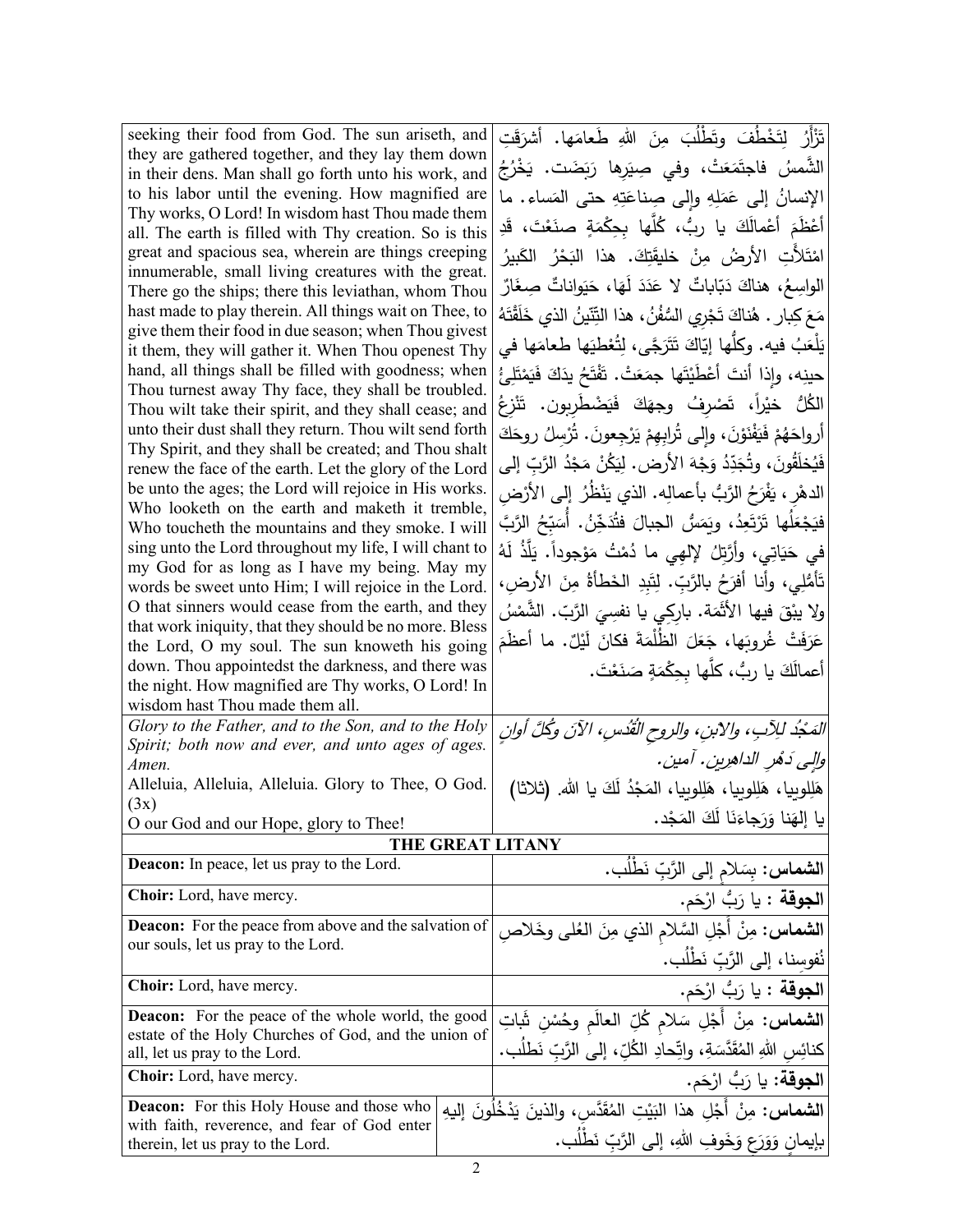| Choir: Lord, have mercy.                                                                              |           | ا <b>لجوقة:</b> يا رَبُّ ارْحَم.                                                    |
|-------------------------------------------------------------------------------------------------------|-----------|-------------------------------------------------------------------------------------|
| Deacon: For our father and Metropolitan N.,                                                           |           | الشماس: مِنْ أَجْلِ أبينا ومِتروبوليتِنا (فلان) وأسقُفِنا (فلان)                    |
| (our Archbishop N. or Bishop N.), the                                                                 |           | والكَهَنَةِ الْمُكَرَّمينَ والشَمامسةِ الخُدّام بالمَسيح، وجميع                     |
| honorable presbytery, the diaconate in Christ,<br>all the clergy and people, let us pray to the Lord. |           |                                                                                     |
| Choir: Lord, have mercy.                                                                              |           | الإكليروسِ والشَّعْبِ، إلى الرَّبِّ نَطْلُب.                                        |
|                                                                                                       |           | ا <b>لجوقة:</b> يا رَبُّ ارْحَم.                                                    |
| For Metropolitan Boulos<br>Deacon:<br>Archbishop Youhanna and their quick release                     | and       | الشماس: مِنْ أجلِ المِتْروبوليتِ بولُسَ والمِطْران يوحَنا                           |
| from captivity and safe return, let us pray to the<br>Lord.                                           |           | وفَكِّ أَسْرِهِما وعَوْدَتِهِما سالِمَيْنِ، إلى الرَّبِّ نَطْلُبٍ.                  |
| Choir: Lord, have mercy.                                                                              |           | ا <b>لجوقة:</b> يا رَبُّ ارْحَم.                                                    |
| Deacon:<br>For our country, its President, civil                                                      |           | (في أمريكا) الشمَّاس: مِنْ أَجْلِ حُكَّام هَذا البَلَدِ،                            |
| authorities, and Armed Forces, let us pray to the Lord.                                               |           | ومُؤازَرَتِهِمْ في كُلِّ عَمَلٍ صالِحٍ، إلى الرَّبِّ نَطْلُب.                       |
| Choir: Lord, have mercy.                                                                              |           | ا <b>لجوق</b> : يا رَبُّ ارْحَم.                                                    |
| <b>Deacon:</b> For this city and every city and countryside                                           |           | ا <b>لشماس:</b> مِنْ أَجْلِ هذهِ المَدينةِ، وجَميع المُدُنِ                         |
| and the faithful who dwell therein, let us pray to the<br>Lord.                                       |           | والقُرى والمؤمنينَ الساكِنينَ فِيها، إلى الرَّبِّ نَطْلُب.                          |
| Choir: Lord, have mercy.                                                                              |           | ا <b>لجوقة:</b> يا رَبُّ ارْحَم.                                                    |
| <b>Deacon:</b> For healthful seasons, abundance of the fruits                                         |           | <b>الشماس:</b> مِنْ أَجْلِ اعْتِدالِ الأَهْوِيَةِ وخِصْبِ الأَرْض                   |
| of the earth, and peaceful times, let us pray to the Lord.                                            |           | بالثِمارِ ، وأَوْقاتٍ سلاميَّةٍ، إلى الرَّبِّ نَطْلُبٍ.                             |
| Choir: Lord, have mercy.                                                                              |           | ا <b>لجوقة:</b> يا رَبُّ ارْحَم.                                                    |
| <b>Deacon:</b> For travelers by sea, by land, and by                                                  |           | <b>الشماس:</b> مِنْ أَجْلِ المُسافرينَ في البَحْرِ والبَرِّ والجوِّ،                |
| air, the sick, the suffering, the captive, and for<br>their salvation, let us pray to the Lord.       |           | والمَرْضى والمَضْنِيينَ، والأَسْرَى وخَلاصِهِمْ، إلى الرَّبِّ نَطْلُب.              |
| <b>Choir:</b> Lord, have mercy.                                                                       |           | ا <b>لجوقة:</b> يا رَبُّ ارْحَم.                                                    |
| Deacon: For our deliverance from all tribulation,                                                     |           | ا <b>لشماس:</b> مِنْ أَجْلِ نَجاتِنا مِنْ كُلِّ ضيق وَغَضَبِ                        |
| wrath, danger, and necessity, let us pray to the Lord.                                                |           | وخَطَرٍ وَشِدَةٍ، إِلَى الرَّبِّ نَطْلُب.                                           |
| Choir: Lord, have mercy.                                                                              |           | ا <b>لجوقة:</b> يا رَبُّ ارْحَم.                                                    |
| <b>Deacon:</b> Help us; save us; have mercy on us; and                                                |           | ا <b>لشماس:</b> أعْضُدْ وَخَلِّصْ وارْحَمْ واحفَظْنا يا اللهُ بنِعْمَتِكَ.          |
| keep us, O God, by Thy grace.                                                                         |           |                                                                                     |
| Choir: Lord, have mercy.                                                                              |           | <b>الجوقة:</b> يا رَبُّ ارْحَم.                                                     |
| Calling to remembrance<br><b>Deacon:</b><br>our<br>immaculate, most blessed and glorious Lady the     | all-holy, | ا <b>لشماس:</b> بعدَ ذِكْرِنا الكلِّيَةَ القَداسَةِ الطاهِرَةَ، الفائِقَةَ          |
| Theotokos and ever-Virgin Mary, with all the Saints,                                                  |           | البَرَكاتِ، المَجيدةَ، سيّدَتَنا والِدةَ الإِلهِ الدائِمَةَ البَتوليَّةِ            |
| let us commend ourselves and each other, and all our<br>life unto Christ our God.                     |           | مَرْيَمَ، مَعَ جَميع القدِّيسين، لِنوْدِعْ أَنفُسَنا وبَعْضُنا                      |
|                                                                                                       |           | بَعْضاً وَكُلَّ حَياتِنا لِلْمَسيحِ الإِله.                                         |
| Choir: To Thee, O Lord.                                                                               |           | ا <b>لجوقة:</b> لَكَ يا رَبّ.                                                       |
| Priest: For unto Thee are due all glory, honor,                                                       |           | ا <b>لكاهن:</b> لأنَّهُ يَنْبَغي لَكَ كُلُّ تَمْجِيدِ وإِكْرامِ وسُجودٍ، أيها الآبُ |
| and worship: to the Father, and to the Son,<br>and to the Holy Spirit; now and ever, and unto         |           | والابنُ والروحُ القدُسُ، الآنَ وكلَّ أوانِ، وإلى دهرِ الداهرين.                     |
| ages of ages.<br>Choir: Amen.                                                                         |           | ا <b>لجوقة:</b> آمين.                                                               |
|                                                                                                       |           |                                                                                     |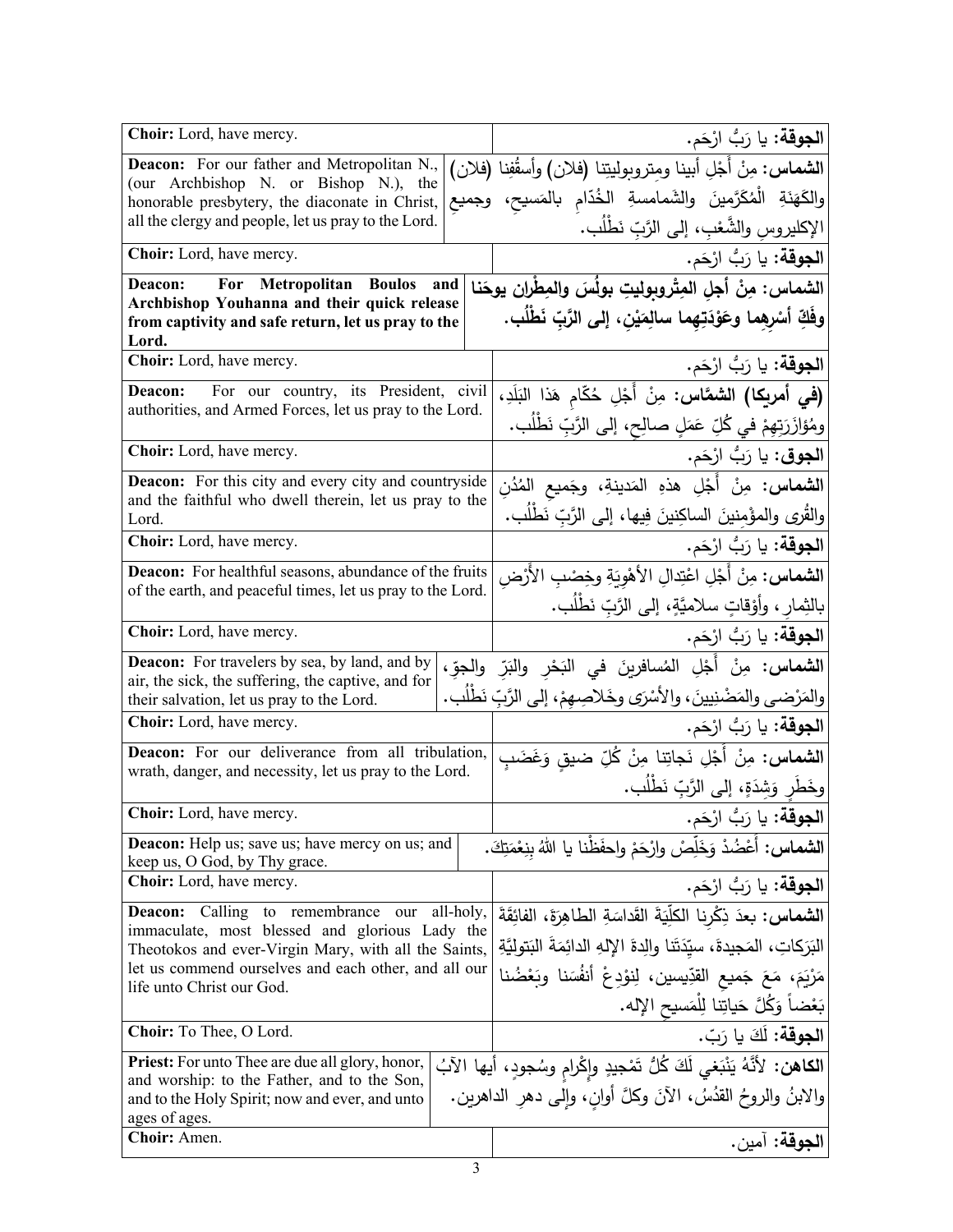| "BLESSED IS THE MAN" and verses                                                                                                         |                                                                                             |  |
|-----------------------------------------------------------------------------------------------------------------------------------------|---------------------------------------------------------------------------------------------|--|
| Blessed is the man who walks not in the counsel of the wicked.<br>Verse:                                                                |                                                                                             |  |
| Refrain: Alleluia. Alleluia. Alleluia.                                                                                                  |                                                                                             |  |
| <i>Verse:</i>                                                                                                                           | For the Lord knows the way of the righteous, but the way of the wicked will perish. Refrain |  |
| Serve the Lord in fear and rejoice; rejoice in Him with trembling. Refrain<br>Verse:                                                    |                                                                                             |  |
| Blessed are all who take refuge in Him. Refrain<br>Verse:                                                                               |                                                                                             |  |
| Arise, arise, O Lord. Save me O my God. Refrain<br>Verse:                                                                               |                                                                                             |  |
| Salvation belongs to the Lord. Thy blessing be upon Thy people. Refrain<br>Verse:                                                       |                                                                                             |  |
| Glory to the Father and to the Son and to the Holy Spirit, both now and ever and unto ages<br>Verse:<br>of ages.                        |                                                                                             |  |
| Amen. Alleluia. Alleluia. Alleluia. Glory to Thee O God (3 times).                                                                      |                                                                                             |  |
| THE LITTLE LITANY                                                                                                                       |                                                                                             |  |
| Priest: Again and again, in peace, let us pray to the<br>Lord.                                                                          | ا <b>لكاهن:</b> أيْضاً وأيْضاً بِسَلام إلى الرَّبِّ نَطْلُب.                                |  |
| <b>Choir:</b> Lord, have mercy.                                                                                                         | ا <b>لجوق</b> : يا ربُ ارْحَمْ.                                                             |  |
| Priest: Help us; save us; have mercy on us; and<br>keep us, O God, by Thy grace.                                                        | الكاهن: أعْضُدْ، وَخَلِّصْ، وارْحَمْ، واحفَظْنا يا اللهُ بنِعْمَتِكَ.                       |  |
| <b>Choir:</b> Lord, have mercy.                                                                                                         | ا <b>لجوق</b> : يا رِبُّ ارْحَمْ.                                                           |  |
| <b>Priest:</b> Calling to remembrance our all-holy,                                                                                     | الكاهن: بعدَ ذِكْرِنا الكُلِّيَّةَ القَداسَةِ، الطاهِرَةَ، الفائِقَةَ البَرَكاتِ            |  |
| immaculate, most-blessed and glorious Lady the                                                                                          | المَجيدة، سيِّدَتَنا والِدَةَ الإِلهِ الدائِمَةَ البَتولِيَّةِ مَرْيَمَ مَعَ جميع           |  |
| Theotokos and ever-virgin Mary, with all the<br>saints: let us commend ourselves and each other,                                        | القدِّيسين، لِنُؤدِعْ أَنْفُسَنا وبَعْضُنا بَعْضاً وَكُلَّ حَياتِنا لِلْمَسيحِ              |  |
| and all our life unto Christ our God.                                                                                                   | الإله.                                                                                      |  |
| Choir: To Thee, O Lord.                                                                                                                 | الجوق: لكَ يا ربّ.                                                                          |  |
| <b>Priest:</b> For Thine is the might, and Thine is the                                                                                 |                                                                                             |  |
| kingdom, and the power and the glory of the Father                                                                                      | الكاهن:لأنَّ لكَ العِزَّةَ ولكَ المُلْكَ والقُوَّةَ والمَجْدَ أَيُّها الآبُ                 |  |
| and of the Son and of the Holy Spirit, now and                                                                                          | والإبنُ والروحُ القُدُسُ، الآنَ وكُلَّ أوانِ وإلى دَهْرِ الدَّاهِرين.                       |  |
| ever, and unto ages of ages.                                                                                                            |                                                                                             |  |
| Choir: Amen.                                                                                                                            | ا <b>لجوق</b> : آمين.                                                                       |  |
| "O LORD, I HAVE CRIED" IN TONE FIVE                                                                                                     |                                                                                             |  |
| O Lord, I have cried out unto Thee, hear Thou me; hear<br>Thou me, O Lord. O Lord, I have cried out unto Thee,                          | يا ربِّ إليكَ صَرَخْتُ، فاسْتَمِعْ لي، إسْتَمِعْ لي يا ربُّ.                                |  |
| hear Thou me. Give ear to the voice of my supplication                                                                                  | يا ربِّ إليْكَ صَرَخْتُ فاسْتَمِعْ لي، أنْصِتْ إلى صوتِ                                     |  |
| when I cry out unto Thee: hear Thou me, O Lord.                                                                                         |                                                                                             |  |
|                                                                                                                                         | تَضَرُّعي حينَ أَصْرُخُ إليكَ، إسْتَمِعْ لي يا رَبّ.                                        |  |
| Let my prayer be set forth before Thee as the incense,<br>and the lifting up of my hands as the evening                                 | لِتَسْتَقِمْ صَلاتي كالبَخور أمامَكَ، ولْيَكُنْ رَفْعُ يَدَيَّ                              |  |
| sacrifice; hear Thou me, O Lord.                                                                                                        | كَذَبِيحَةٍ مَسائيَّةٍ، إِسْتَمِعْ لَي يا رَبُّ.                                            |  |
| Set a watch, O Lord, before my mouth, and a                                                                                             | إجْعَلْ يا رَبُّ حارساً لِفَمي وبِاباً حَصيناً على شَفَتَيَّ.                               |  |
| protecting door round about my lips.                                                                                                    |                                                                                             |  |
| Incline not my heart to evil words, to make excuses in sins.<br>لا تُمِلْ قَلْبِي إِلَى كَلامِ الشِّرِّ فَيَتَعَلَّلَ بِعِلَلِ الخطايا. |                                                                                             |  |
| With men that work iniquity; and I will not<br>مَعَ النَّاسِ الْعَامِلِينَ الإِثْمَ وَلَا أَتَّفِقُ مَعَ مُخْتَارِيهِمْ.                |                                                                                             |  |
| communicate with the choicest of them.<br>The just man shall correct me in mercy and shall                                              |                                                                                             |  |
| سَيؤَدِّبُني الصدِّيقُ بِرَحْمَةٍ وبِوَبِّخُني أَمّا زيتُ الخاطِئ<br>reprove me; but let not the oil of the sinner anoint my            |                                                                                             |  |
| فلا يُدهَ <i>نُ</i> به رأِسي.<br>head.                                                                                                  |                                                                                             |  |
| For my prayer also shall still be against the things with<br>لأنَّ صَلاتي أيضاً في مَسَرَّتِهِمْ، قَدِ ابْتُلِعَتْ قُصَاتُهُمْ          |                                                                                             |  |
| which they are well pleased; their judges falling upon                                                                                  |                                                                                             |  |
| the rock have been swallowed up.                                                                                                        | مُلْتَصِقِينَ بِصَخْرَةٍ.                                                                   |  |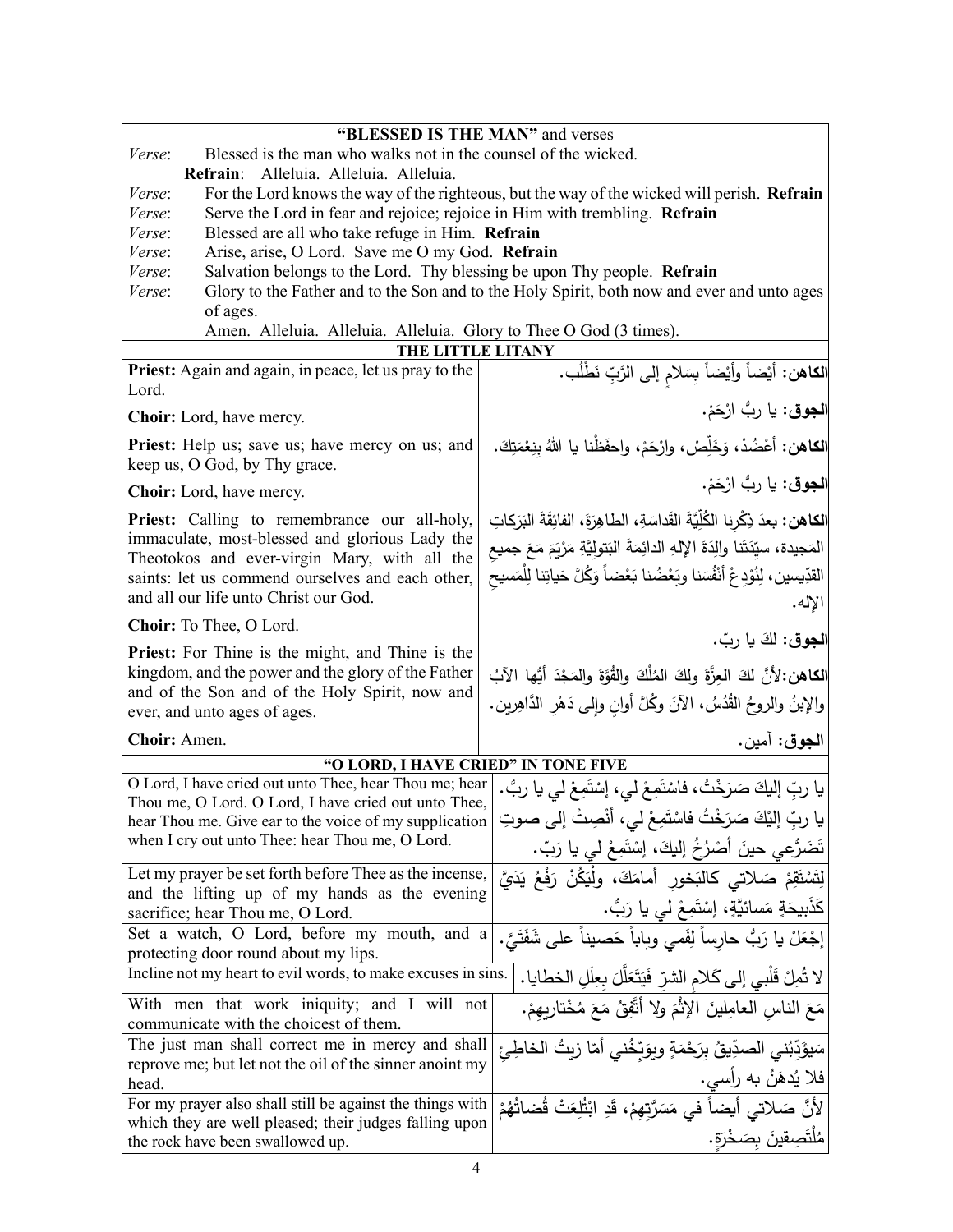| They shall hear my words, for they are sweet; as when                                              | يَسْمَعونَ كَلِماتي فإنّها قَدِ اسْتُلِذَّتْ مِثْلَ سَمْنِ الأَرْضِ                            |
|----------------------------------------------------------------------------------------------------|------------------------------------------------------------------------------------------------|
| the thickness of the earth is broken upon the ground,                                              |                                                                                                |
| their bones are scattered by the side of hell.                                                     | المُنْشَقِّ على الأَرْضِ تَبَدَّدَتْ عِظَامُهُمْ حولَ الجَحيم.                                 |
| But to Thee, O Lord, Lord, are mine eyes; in                                                       | لأنَّ يا ربُّ، يا ربُّ إليكَ عَيْنَيَّ وعليكَ تَوَكَّلْتُ فلا تَنْزِع نَفسي.                   |
| Thee have I put my trust, take not away my soul.                                                   |                                                                                                |
| Keep me from the snare which they have laid for                                                    | إحْفَظْنِي مِنَ الفَخِّ الذي نَصَبوهُ لي ومِنْ مَعاثِرِ فاعِلي الإِثْمِ.                       |
| me, and the traps of the workers of iniquity.                                                      |                                                                                                |
| Let the wicked fall into their own nets,                                                           | تَسْقُطُ الخَطَأةُ في مَصائِدِهِم وأكونُ أنا على انْفِرادٍ إلى أنْ أَعْبُرَ .                  |
| whilst I alone escape.                                                                             |                                                                                                |
| I cried unto the Lord with my voice, with my<br>voice unto the Lord, did I make my supplication.   | بِصَوْتِي إِلَى الرَّبِّ صَرَخْتُ، بِصَوْتِي إِلَى الرَّبِّ تَضَرَّعْتُ.                       |
| I will pour out before Him my supplication, mine                                                   |                                                                                                |
| affliction before Him will I declare.                                                              | أَسْكُبُ أَمامَهُ تَضَرُّعي وأَحْزاني قُدّامَهُ أَخَيِّرُ .                                    |
| When my spirit was overwhelmed within me, then                                                     | عند فناءِ روحي مِنّي أنتَ تعرِفُ سُبُلِي.                                                      |
| Thou knewest my paths.                                                                             |                                                                                                |
| I poured out my supplication before Him; I showed                                                  | في هذا الطَّريقِ الذي كُنْتُ أسلُكُ فيهِ أخْفَوا ليَ فخّاً.                                    |
| before Him my trouble.                                                                             |                                                                                                |
| I looked on my right hand, and beheld, but there was no                                            | تأمَّلْتُ في الميامِنِ وأبْصَرْتُ فلَمْ يَكُنْ مَنْ يَعْرِفُني.                                |
| man that would know me.                                                                            |                                                                                                |
| Refuge failed me; no one cared for my soul.                                                        | ضاعَ المَهْرَبُ منّي ولَمْ يُوجَدْ مَنْ يَطْلُبُ نفسي.                                         |
| I cried unto Thee, O Lord; I said: Thou art my refuge                                              | فصرَخْتُ إليكَ يا ربُّ وقُلْتُ أنتَ هو رجائي ونَصيبي                                           |
| and my portion in the land of the living.                                                          |                                                                                                |
|                                                                                                    | في أرْضِ الأحياء.                                                                              |
| Attend unto my cry, for I am brought very low.                                                     | أَنْصِتْ إِل <sub>َى</sub> طِلْبَتي فإنّي قَدْ تَذَلَّلْتُ جداً.                               |
| Deliver me from them that persecute me, for they are                                               | نَجِّني مِنَ الذينَ يَضْطُهِدونَني فإنَّهُمْ قد اعْتَزّوا عليَّ.                               |
| stronger than I.                                                                                   |                                                                                                |
|                                                                                                    |                                                                                                |
| For the Resurrection in Tone Five                                                                  |                                                                                                |
| Verse 10. Bring my soul out of prison, that I may                                                  |                                                                                                |
| praise Thy Name. With Thy noble Cross, O Christ,                                                   | أغز تكبك 10: أخْرجْ مِنَ الحَبْسِ نَفسى لكِنْي أشكُر                                           |
| Thou hast put the devil to shame, and with Thy                                                     | <i>اسْمَكَ.</i> أَيُّها المَسيحُ، لَقَد أَخْزَيْتَ المَحَّالَ بِصَليبِكَ                       |
| Resurrection Thou hast annihilated the thorn of death.                                             | الكَريم، وَبِقِيامَتِكَ مَحَقْتَ شَوْكَةَ المَوتِ، وَخَلَّصْتَنا                               |
| Thou hast saved us, too, from the gates of death.                                                  |                                                                                                |
| Wherefore, do we glorify Thee, O only begotten One.                                                | مِنْ أَبوابِ المَنُونِ. فَلِذَلِكَ نُمَجِّدُكَ أَيُّها الوَحيد.                                |
| $V$ erse 9. The righteous shall wait for me until                                                  | عُزْنَتِكِ 9: إِيَايَ يَنْتَظِرُ الصِدِّيقِونَ حَتَّى تُجازَينِي.                              |
| Thou recompense me. The Bestower of                                                                |                                                                                                |
| Resurrection to mankind was verily led like a                                                      | مانِحَ القِيامَةِ لِجِنسِ النَشَرِ ، قَدْ سِيقَ كَخَروفٍ إلى الذُّبْحِ.                        |
| lamb to slaughter. Therefore, the captains of                                                      | وَلِذَلِكَ ارتَعَدَتْ مِنهُ رُؤَساءُ الجَحيم، وَارْتَفَعَتْ أَبْوابُها                         |
| Hades were terrified by Him, and its portals of                                                    | المُؤْلِمَة. لأنَّ المَسيحَ مَلِكَ المَجدِ قَدْ وَلَجَها، قائِلاً لِلَّذينَ                    |
| agony were lifted; for Christ the King of glory<br>hath entered it, saying to those in bonds, Come |                                                                                                |
| ye out! And to those in darkness, Be ye manifest!                                                  | في العِقالات: اخْرُجوا! وَلِلَّذينَ في الظَّلام: اسْتَعْلِنوا!                                 |
| <b>Verse 8.</b> Out of the depths have I cried to Thee, O                                          |                                                                                                |
| Lord, Lord hear my voice. The wonder is verily                                                     | غز تكبك 8: من الأعْماق صرَحْتُ اللَّكَ يا رَبُّ، يا رَبُّ                                      |
| great; for the Creator of unseen creatures hath                                                    | <i>إِسْتَمِعْ صَوْتِي.</i> إِنَّ العَجَبَ لعَظيمٌ! لأَنَّ خالِقَ البَرايا غَير                 |
| suffered in the flesh for His love of mankind; and the                                             |                                                                                                |
| deathless One hath risen up. Come ye, therefore, O                                                 | المَنْظُورَةِ، قَد أَلَّمَ بِالْجَسَدِ لِمَوَدَّتِهِ لِلبَشَرِ ، والفاقِدَ المَوتِ،            |
| tribes of the nations, let us bow to Him in worship;                                               | قامَ ناهِضاً. فَهَلُمُّوا يا قَبائِلَ الأُمَمِ نَخُرٌ ۖ لَهُ ساجِدِينَ، لأَنَّنَا              |
| for by His compassion have we been liberated from                                                  | بِتَحَنَّذِهِ قَدِ انْعَتَّقْنا مِنَ الضَّلالَةِ، وَتَعَلَّمْنا أَن نُسَبِّحَ إِلَهًا          |
| disobedience and have learned how to praise the one                                                |                                                                                                |
| God in three Persons.<br><b>Verse</b> 7. Let Thine ears be attentive to the voice of               | ولحِداً ذا ثَلاثَةِ أقانيم.<br>عْزِ تَكْحِكَ 7: لَتَكُنْ أَذَٰناكَ مُصْغِيَتَيْنِ إِلَى صَوْتِ |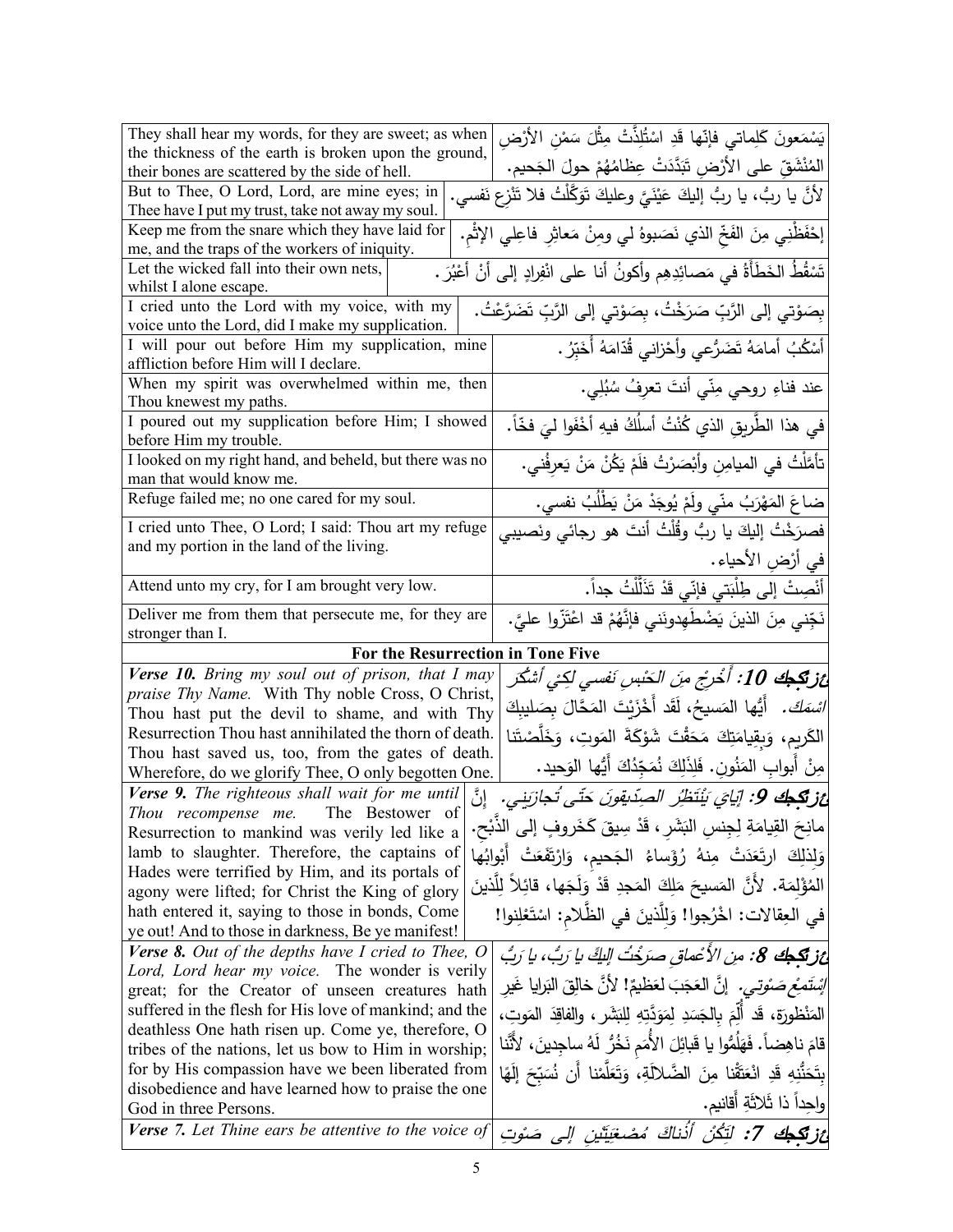| my supplication. O Light that is not apprehended by<br>eventide, we offer Thee evening worship; for Thou<br>hast risen on the world at the completeness of time<br>as in a mirror; and Thou didst descend to Hades and<br>dissolved the darkness therein, revealing to the<br>nations the light of the Resurrection. Wherefore, O<br>Lord, Giver of light, glory to Thee.<br>Verse 6. If Thou, O Lord, shouldest mark iniquities,                                                                                                                                                                                                                                                                                                                     | تَضَرَّعِي. ۚ أَيُّها النُّورُ الَّذي لا يَعِرُوهُ مَساءٌ، نُقَدِّمُ لَكَ<br>سُجوداً مَسائِيّاً، لأنَّكَ بَزَغْتَ بالجَسَدِ لِلعالَمِ عِنْدَ مِلءِ<br>الزَّمنِ، كَفي مِرآةٍ. وانْحَدَرَتَ إلى الجَحيم، وَحَلَلْتَ<br>الظُّلُماتِ التي هُناك، وأظَّهَرْتَ لِلأَمَمِ نورَ القِيامَة.<br>فَيا أَيُّها الرَّبُّ الواهِبُ النُّورَ ، المَجِدُ لَك.<br>غز <b>تَكِجُ</b> 6: إنْ كُنتَ لِلِآتَامِ راصِدًا يا رَبُّ، فَيا رَبُّ                                                                                                                                                                                                                                                                           |  |
|-------------------------------------------------------------------------------------------------------------------------------------------------------------------------------------------------------------------------------------------------------------------------------------------------------------------------------------------------------------------------------------------------------------------------------------------------------------------------------------------------------------------------------------------------------------------------------------------------------------------------------------------------------------------------------------------------------------------------------------------------------|--------------------------------------------------------------------------------------------------------------------------------------------------------------------------------------------------------------------------------------------------------------------------------------------------------------------------------------------------------------------------------------------------------------------------------------------------------------------------------------------------------------------------------------------------------------------------------------------------------------------------------------------------------------------------------------------------|--|
| O Lord, who shall stand? For with Thee there is<br>forgiveness. Let us praise with words of glorification<br>Christ, the Element of our salvation; for by His rising<br>from the dead He hath saved the world from<br>falsehood, and the ranks of angels rejoiced; and the<br>falsehood of demons hath vanished; and Adam rose<br>up from the fall; and the authority of Diabolus was<br>repudiated.                                                                                                                                                                                                                                                                                                                                                  | َ <i>مَنْ يَتَّبُتْ؟ فَإِنَّ مِن</i> ع <i>ِندكِ الاُغْتِفارِ .</i> لِنُسَبِّحْ بِأَقْوالِ<br>التَماجيدِ المَسيحَ عُنْصُرَ خَلاصِنا، لأنَّهُ بِنُهوضِهِ مِنْ<br>بَين الأمواتِ، خَلَّصَ العالَمَ مِنَ الضَّلالَة. فَمَصافٌ<br>المَلائِكَةِ فَرِحَتْ، وَضَلاَلَةُ الجِنّ تَلاشَتْ، وَآدَمُ نَهَضَ<br>مِنَ السَّقطَةِ، وَإِبليسُ المَحَّالُ دُحِضَ مَرِذُولاً.                                                                                                                                                                                                                                                                                                                                       |  |
| Verse 5. Because of Thy Name have I waited for<br>Thee, O Lord; my soul hath waited upon Thy word,<br>my soul hath hoped in the Lord. When the guardian<br>soldiers were appointed by the transgressors of the<br>law, they were instructed by them to conceal the<br>Resurrection of Christ; for they said to them: Take ye<br>silver and say: Behold, when we were asleep the<br>corpse was stolen from the tomb. But who hath ever<br>seen or heard at any time that a corpse was stolen,<br>especially if it were naked and embalmed, leaving its<br>wrappings in the grave? Be ye not deceived, O Jews,<br>but learn ye the sayings of the Prophets, and<br>understand that this One in truth is the Savior of the<br>world, the omnipotent One. | <b>غزتكجك 5:</b> مِنْ أَجلِ اسْمِكَ صَبَرْتُ لَكَ يا رَبّ،<br>صَنَرَتُ نفسی فی أَقوالِكَ، تَوَكَّلَتُ نَفسی علی<br><i>الرَّبِّ.</i> إنَّ  الجُنْدَ  الحَرَسَةَ،  لَمَّا  تَعَيَّنوا  مِنْ  عابري<br>النَّاموس، لُقِّنُوا مِنْهُمْ أَنْ يُخْفُوا قِيامَةَ المَسيح. لأَنَّهُم<br>قالُوا لَهُم: خُذُوا فِضَّةً، وَقولُوا: إِنَّنا لَمّا كُنَّا نِيامًا سُرِقَ<br>المَيتُ مِنَ القَبرِ . فَمَنْ سَمِعَ أَو مَنْ أَبْصَرَ في وَقتٍ<br>ما بأنَّ مَيتاً يُسرَقُ، لا سِيَما إذا كانَ عُرياناً مُحَنَّطاً،<br>تارِكًا أَكْفانَهُ في الرَّمسِ؟ فَلا تَنْخَدِعوا يا يَهودُ، بَلْ<br>تَعَلَّموا أقوالَ الأَنْبِياءِ، وَافهَمُوا أَنَّ هَذا هُوَ بالحَقيقَةِ<br>مُنقِذُ العالَمِ، القادِرُ عَلَى كُلِّ شَيءٍ. |  |
| Verse 4. From the morning watch until night, from<br>the morning watch let Israel trust in the Lord. O<br>Lord, our Savior, Who didst lead Hades captive and<br>didst trample down Death, and didst light the world<br>with Thy precious Cross, have mercy upon us.                                                                                                                                                                                                                                                                                                                                                                                                                                                                                   | عز تكبك 4: منِ الْنفِجارِ الصُّنْحِ إلى اللَّيلِ، منِ<br>انْفِجارِ الصُّنْحِ فَلْيَتَّكِلْ إِسْرائِيلُ على الزَّبِّ. ۖ أَيُّها<br>الرَّبُّ مُخَلِّصُنا، يا مَن سَبَى الجَحيمَ وَوَطِئَ المَوتَ،<br>وَأَنارَ  العالَمَ بِصَليبِهِ الكَريمِ، ارحَمْنا.                                                                                                                                                                                                                                                                                                                                                                                                                                             |  |
| For the Blind Man in Tone Two                                                                                                                                                                                                                                                                                                                                                                                                                                                                                                                                                                                                                                                                                                                         |                                                                                                                                                                                                                                                                                                                                                                                                                                                                                                                                                                                                                                                                                                  |  |
| <b>Verse 3.</b> For with the Lord there is mercy and with<br>Him is abundant redemption, and He will deliver<br>Israel from all his iniquities.<br>To himself did the blind man think and say: Is it, I<br>wonder, for the sin of my parents that I was born<br>without eyes? Have I become an example because of<br>the faithlessness of the Gentiles? I cease not from<br>asking: When is the night, when is the day? My feet<br>have no more strength from the impact of the stones;<br>for I have never seen the sun shining, nor have I seen<br>my Creator in any form whatsoever. Albeit, I<br>beseech Thee, O Christ God, to look upon me and<br>have mercy upon me.                                                                           | عَزْمَ السَّلَاطِك 3. لأنَّ منَ الزَّبِّ الزَّحْمَةَ، وَمِنْهُ النَّجَاةَ<br>الْكَثْنِيرَةِ، وَهُوَ 'يَنْجَى إِسْرائِيلَ مِنْ كُلِّ آثامِهِ.<br>إِنَّ المَوْلُودَ أَعْمى فَكَّرَ في نَفْسِــــهِ قَائِلاً: أَتْرَى أَنَا،<br>بِسَـــبَبِ خَطْيئَةِ الْوَالِدَيْنِ، وُلِدتُ بِلا مُقْلتَينِ؟ هَلْ أَنَا<br>صِـرْتُ عِبْرَةً بِسَـبَبِ عَدَم إيمَانِ الأَمَمِ؟ أَظَلُّ أَسـأَلُ<br>مَتى الليــلُ، مَتَى النَّهَــارُ ؟ ولَيْسَ لِرِجْلَيَّ قُوَّةٌ مِنْ<br>صَدَمَاتِ الْحِجَارَةِ، لأَنِّي لَمْ أَرَ الشَّمْسَ مُشْرِقَةً، وما<br>رَأَيْتُ خَالِقِي في صُـــورَةٍ ما. لكنَّنِي أَبْتَهِلُ إِلَيْكَ أَيُّهَا<br>المَسيحُ الإِلَهُ أَنْ تَنْظَرَ ۚ إِلَيَّ وتَرْحَمَنِي .                            |  |
|                                                                                                                                                                                                                                                                                                                                                                                                                                                                                                                                                                                                                                                                                                                                                       |                                                                                                                                                                                                                                                                                                                                                                                                                                                                                                                                                                                                                                                                                                  |  |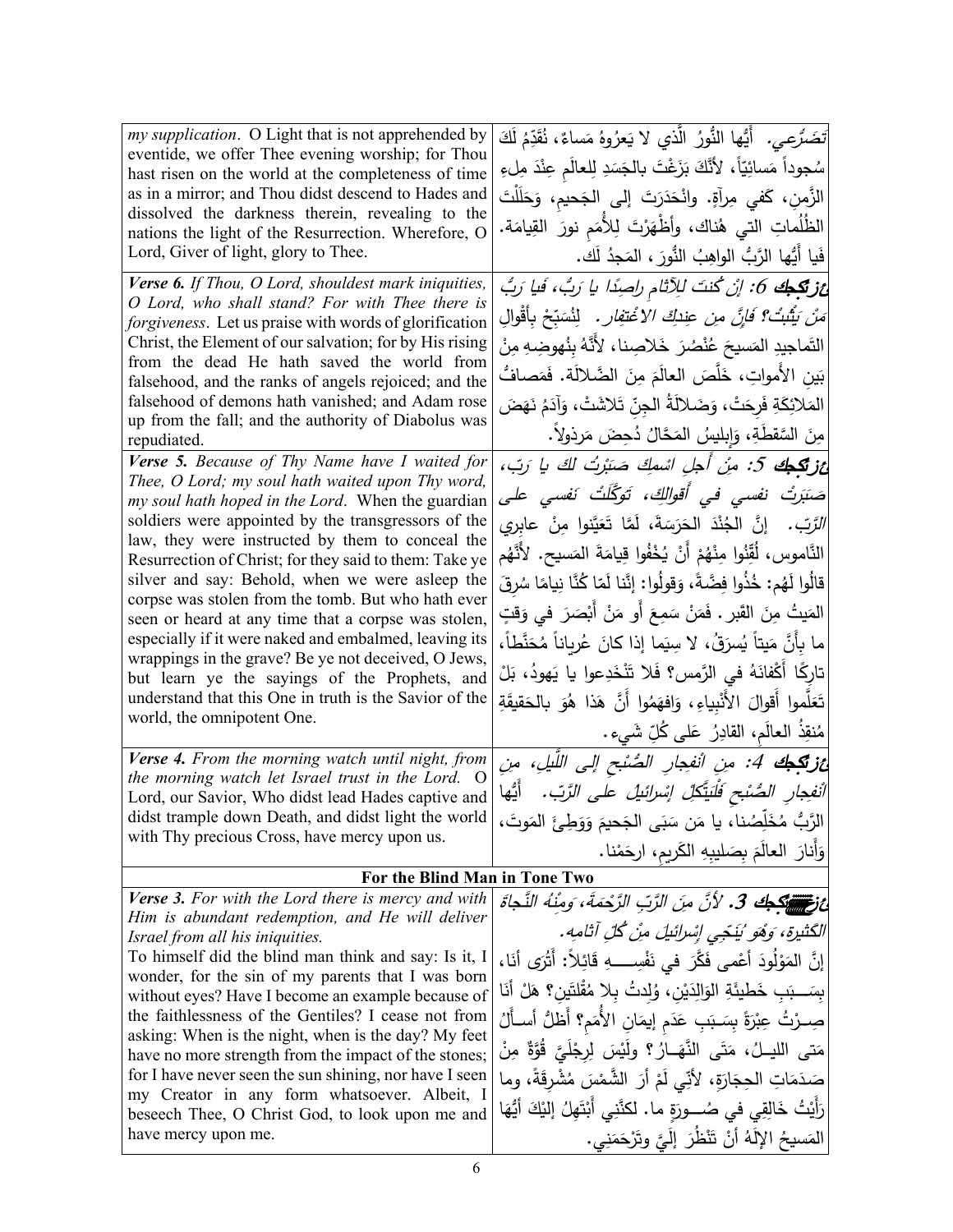| <b>Verse 2.</b> Praise the Lord, all ye                                                                   | ئ تَمِيسَ اللَّهُ بِعَامِ 2. سَـــ تَبِحُوا الرَّبَّ يا جَمِيعَ الأُمَمِ، وَامْدَحُوهُ يا ســــاثَرِ |  |
|-----------------------------------------------------------------------------------------------------------|------------------------------------------------------------------------------------------------------|--|
| nations; praise Him, all ye people.                                                                       | إنَّ المَوْلُودَ أَعْمى فَكَّرَ في نَفْسِهِ قَائِلاً: أَتْرَى أَنَا، بِسَبَبِ<br>الشَّعوب .          |  |
| To himself did the blind man think and<br>say: Is it, I wonder  (repeat above)                            |                                                                                                      |  |
|                                                                                                           | خَطيئَةِ الوَالِدَيْنِ … (تعاد)                                                                      |  |
| Verse 1. For His mercy is great toward us, and                                                            | ئ قَالِمِيَ الْمَجْمَعُ 1. لأَنَّ رَحْمَتَهُ قَدْ قَوَيتْ عَلَينا، وَحَقُّ الرَّبِّ                  |  |
| the truth of the Lord endureth forever. Passing<br>through the Temple, Jesus saw a man blind from         | َ <i>يَدُوُم إلى الدَّهر .</i> إنَّ يَسُوعَ لمَّا كَانَ مُجْتَازاً في الهَيْكَلِ،                    |  |
| his birth. He had compassion on him and put clay                                                          | وَجَدَ إِنْسَاناً أَعْمى مُنْذُ مَوْلِدِهِ، فَتَحنَّنَ عَليهِ ووضَـعَ طِيناً                         |  |
| on his eyes, then said to him: Go to the pool of                                                          |                                                                                                      |  |
| Siloam and wash. And as he washed his sight                                                               | عَلى عَيْنَيهِ وقَالَ لَهُ: اذْهَبْ إِلى عَيْنِ سِـلْوَانَ وَاغْتَسِــلْ.                            |  |
| was restored, and he declared the glorification of                                                        | فإذِ اغتَسـلَ، عادَ مُبْصِــراً ورافعاً التَّمْجِيدَ للهِ. وأمَّا أقَارِبُهُ                         |  |
| God. But his relatives said unto him: Who                                                                 | فَقَـالُوا لَـهُ: مَنْ فَتَحَ عَيْنَيْكَ اللَّتَينِ مَـا أَمْكَنَ لأَحَـدٍ مِنَ                      |  |
| opened thine eyes whom none that see could                                                                |                                                                                                      |  |
| heal? And he answered them, crying: A man<br>called Jesus. He told me to go and wash in the               | البَاصِــرِينَ شِــفَاءَهُمَا؟ فأَجَابَهُمْ: إِنْسَــانٌ يُدْعَى يَسُــوعُ،                          |  |
| pool of Siloam, and now I see. He is in truth                                                             | أَمرَني أَنْ اغْتَسِلَ في عَيْنِ سِلْوَانَ، فَعُدْتُ مُبصِـراً. هَذا                                 |  |
| Christ the Messiah, of whom Moses wrote in the                                                            | هو بالحَقيقَةِ المَسيحُ مَاسِيًّا، الَّذي كَتَبَ عنهُ مُوسَى في                                      |  |
| law. He is the Savior of our souls.                                                                       |                                                                                                      |  |
|                                                                                                           | الشَّرِيعَة. هَذا هُو مُخَلِّصُ نُفُوسنَا.                                                           |  |
|                                                                                                           | <b>DOXASTICON FOR THE BLIND MAN IN TONE FIVE</b>                                                     |  |
| Glory to the Father, and to the Son, and to the Holy<br>Spirit. Passing by, O Lord, Thou didst find a man | <i>المجدُ للآبِ، والابنِ، والروحِ الْقُدْسِ.</i> يَا رَبُّ، لمَّا كُنْتَ                             |  |
| blind from birth. The Disciples, in surprise, asked                                                       | مُجْتَازاً في الطَّريقِ، وَجَدْتَ إِنْسَاناً كَفِيفاً مُنْذُ مَوْلِدِهِ. أَمَّا                      |  |
| Thee: Teacher, who did sin, this man or his parents                                                       | التَّلاميذُ فَدَهِشوا وسَأَلُوكَ قَائِلينَ: يَا مُعلِّم، مَنْ أَخْطَأَ                               |  |
| that he was born blind? But Thou, O Savior,                                                               |                                                                                                      |  |
| answered them, saying: Neither hath this man                                                              | أَهَذَا أَمْ أَبَوَاهُ حَتَّى وُلِدَ أَعْمى؟ أَمَّا أَنتَ يَا مُخَلِّصُ                              |  |
| sinned, nor his parents; but that the works of God                                                        | فَأَجَبْتهُمْ: لا هَذا أَخْطَأَ ولا وَالِدَاهُ، لكِنْ لِتَظْهَرَ أَعْمَالُ                           |  |
| should be made manifest in him. I must work the<br>works of Him Who sent Me, which none else can          | اللهِ فيه. يَنْبَغي لي أَنْ أَعْمَلَ أَعْمَالَ مَنْ أَرْسِلَنِي،                                     |  |
| work. And as Thou said that, Thou didst spit on the                                                       | الأعْمَالَ الَّتي لا يُمْكِنُ لأَحَدٍ أَنْ يَعْمَلَها. قُلتَ هَذا،                                   |  |
| ground, and make clay thereof, and anoint his eyes.                                                       |                                                                                                      |  |
| And Thou didst say unto him: Go, wash in the pool                                                         | وَتَفَلْتَ على التُّرابِ، وصَنَعْتَ مِنْ ذلكَ طِيناً، وطُلَيْتَ                                      |  |
| of Siloam. And when he washed, he began to shout<br>unto Thee: Lord, I believe; and he worshipped         | بِهِ عَيْنَيْهِ، وقُلتَ لَهُ: انْطَلِقْ واغْسِلْهُما في بِرْكَةِ سِلْوَانَ.                          |  |
| Thee. Wherefore, we too, cry out to Thee: have                                                            | فَلمَّا غَسَلهُما، طَفِقَ يَهْتفُ نَحْوَكَ قائِلاً: إنِّي أُومنُ يَا                                 |  |
| mercy upon us.                                                                                            | رَبُّ، وسَجَدَ لكَ. فَلِذا نَحْنُ نَهْتِفُ أَيْضاً: ارْحَمْنَا.                                      |  |
|                                                                                                           | THEOTOKION FOR THE RESURRECTION IN TONE FIVE                                                         |  |
| Both now and ever, and unto ages of ages. Amen.                                                           | الآنَ وكلَّ أوانٍ وإلى دهرِ الداهرينِ. آمين. ﴿إِنَّ رَسْمَ                                           |  |
| The sign of the virgin bride who knew not wedlock                                                         | الْبِكْرِ الْعَرُوسِ، الَّتِي لَم تَعْرِفْ زَواجاً، قَدْ تَصَوَّرَ وَقِتًا                           |  |
| was at one time revealed in the Red Sea; for there<br>Moses did cleave the waters, and there Gabriel was  |                                                                                                      |  |
| the minister of a miracle. At that time Israel                                                            | ما في البَحرِ الأحمَرِ . إذْ إنَّ موسَى كانَ هُناكَ لِلمِياهِ                                        |  |
| crossed the deep and their feet were not wet, and                                                         | مُقَسِّماً، أَمَّا هُنا فَجبرائيلُ لِلعَجَبِ خادِماً. في ذَلِكَ الْحِين                              |  |
| now the Virgin hath given birth to Christ without                                                         | عَبَرَ  إسرائيلُ العُمقَ وَلَم تَبتَلَّ قَدَماهُ، والآنَ البَتولُ وَلَدَتِ                           |  |
| seed. The sea remained uncrossed after the passing<br>of Israel, and the blameless one remained           | المَسيحَ خُلُوّاً مِن زَرعٍ. البَحرُ لَبِثَ غَيرَ مَسلوكٍ بَعدَ                                      |  |
| incorruptible after giving birth to Emmanuel.                                                             | اجتِياز ۖ إسرائيلَ، والعادِمَةُ العَيبِ لَبِثَتْ خُلُوّاً مِن فَسادٍ                                 |  |
| Therefore, O eternal God, Who wast before                                                                 | بَعدَ وِلِادَتِها عِمّانوئيلَ. فَيا أَيُّها الإِلَهُ الأَزّليُّ، الكائِنُ                            |  |
| eternity, and Who didst appear as man, have mercy                                                         |                                                                                                      |  |
| upon us.                                                                                                  | قَبلَ الأَزَلِ، الذي ظَهَرَ كَإِنسانٍ، ارحَمْنا.                                                     |  |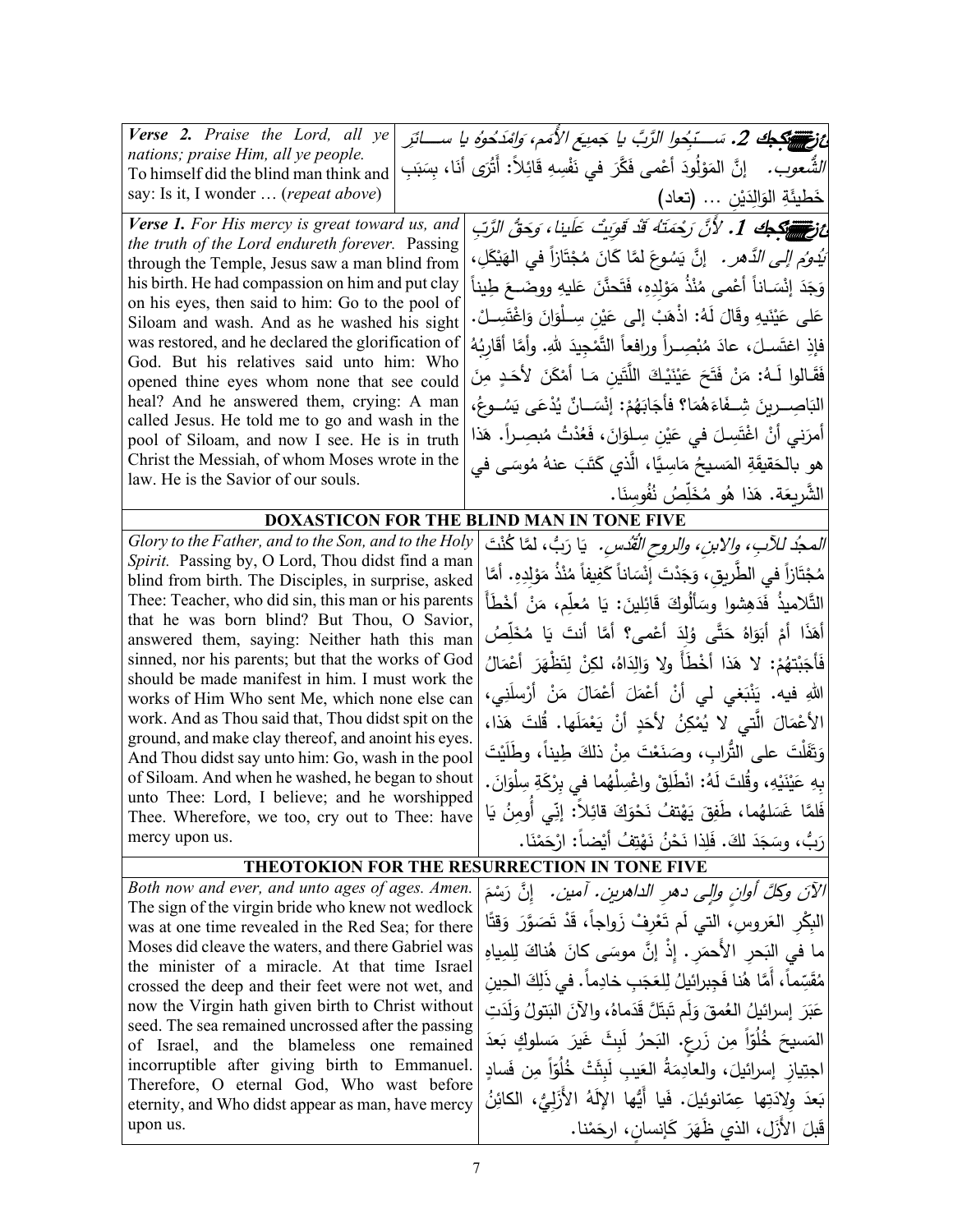| THE HOLY ENTRANCE                                                                                                                                                                                                                                                                                                                                                                                                                                                                                                                                                                                                                        |  |                                                                                                                                                                                                                                                                                                                                                                                                                                                                                                                                                                                 |  |
|------------------------------------------------------------------------------------------------------------------------------------------------------------------------------------------------------------------------------------------------------------------------------------------------------------------------------------------------------------------------------------------------------------------------------------------------------------------------------------------------------------------------------------------------------------------------------------------------------------------------------------------|--|---------------------------------------------------------------------------------------------------------------------------------------------------------------------------------------------------------------------------------------------------------------------------------------------------------------------------------------------------------------------------------------------------------------------------------------------------------------------------------------------------------------------------------------------------------------------------------|--|
|                                                                                                                                                                                                                                                                                                                                                                                                                                                                                                                                                                                                                                          |  | (While the Doxasticon is chanted, the following dialogue occurs QUIETLY as the clergy make the entrance.)                                                                                                                                                                                                                                                                                                                                                                                                                                                                       |  |
| <b>Deacon:</b> Let us pray to the Lord. Lord, have mercy.<br>ا <b>لشماس:</b> إلى الرَّبِّ نَطْلَب. يا رَبُّ ارْحَمْ.                                                                                                                                                                                                                                                                                                                                                                                                                                                                                                                     |  |                                                                                                                                                                                                                                                                                                                                                                                                                                                                                                                                                                                 |  |
| Priest: In the evening and in the morning and<br>at noonday we praise Thee, we bless Thee, we<br>give thanks unto Thee, and we pray unto Thee,<br>O Master of all, Lord Who lovest mankind:<br>Direct our prayer as incense before Thee, and<br>incline not our hearts unto words or thoughts<br>of evil, but deliver us from all who seek after<br>our souls. For unto Thee, O Lord, Lord, are our<br>eyes, and in Thee have we hoped. Put us not to<br>shame, O our God. For unto Thee are due all<br>glory, honor, and worship: to the Father and to<br>the Son and to the Holy Spirit; now and ever,<br>and unto ages of ages. Amen. |  | ا <b>لكاهن:</b> مَســاءً وصَــباحاً وعند الظّهيرَة، نُسَـبّحُكَ ونُباركُكَ،<br>ونَشْكُرُكَ ونَطْلُبُ إليكَ، يا سـيّدَ الكُلِّ، الرَّبَّ المُحِبَّ البَشَـرِ .<br>فَقَوّمْ صَـــــلاتَنا كالنَخور أمامَكَ، ولا تُمِلْ قُلوبَنا إلى أقْوالِ أوْ<br>أَفْكارِ شِـــرّيرَة، بَلْ نَجِّنا مِنْ جَميعِ الذينَ يُطارِدونَ نفوسَـــنا،<br>لِأَنَّ عيونَنا إليكَ يا رَبُّ، يا رَبُّ، وعَليكَ تَوَكَّلْنا. فَلا تَخْذُلْنا<br>يا إلهَنا. لأنَّهُ بِكَ يَليقُ كُلُّ مَجْدٍ وإكْرام وسُــــجود، أيُّها الآبُ<br>والإبنُ والرُوحُ القُدُس، الأنَ وكلَّ أوانِ وإلى دَهْرِ الداهِرين.<br>امين . |  |
| the great censing is completed, this next dialogue occurs QUIETLY.)                                                                                                                                                                                                                                                                                                                                                                                                                                                                                                                                                                      |  | (When the clergy reach the center of the solea, the first part of the great censing begins. After the first part of                                                                                                                                                                                                                                                                                                                                                                                                                                                             |  |
| <b>Deacon:</b> Bless, master, the holy entrance.                                                                                                                                                                                                                                                                                                                                                                                                                                                                                                                                                                                         |  | ا <b>لشماس:</b> باركْ يا سَيّدُ الدُخولَ المُقَدَّس.                                                                                                                                                                                                                                                                                                                                                                                                                                                                                                                            |  |
| <b>Priest:</b> Blessed is the entrance to thy holy ones,                                                                                                                                                                                                                                                                                                                                                                                                                                                                                                                                                                                 |  | ا <b>لكاهن:</b> مُباركٌ هو دُخولُ قِدِّيسيكَ كُلَّ حينِ، الآنَ                                                                                                                                                                                                                                                                                                                                                                                                                                                                                                                  |  |
| always, now and ever and unto ages of ages.                                                                                                                                                                                                                                                                                                                                                                                                                                                                                                                                                                                              |  | وكلَّ أوان، وإلى دهر الداهرين.                                                                                                                                                                                                                                                                                                                                                                                                                                                                                                                                                  |  |
| Deacon: Amen.                                                                                                                                                                                                                                                                                                                                                                                                                                                                                                                                                                                                                            |  | ا <b>لشماس:</b> آمين.                                                                                                                                                                                                                                                                                                                                                                                                                                                                                                                                                           |  |
| Deacon: Wisdom! Stand Upright!                                                                                                                                                                                                                                                                                                                                                                                                                                                                                                                                                                                                           |  | الشماس: الحِكْمَة! فلْنَستقم!                                                                                                                                                                                                                                                                                                                                                                                                                                                                                                                                                   |  |
|                                                                                                                                                                                                                                                                                                                                                                                                                                                                                                                                                                                                                                          |  | <b>O GLADSOME LIGHT</b>                                                                                                                                                                                                                                                                                                                                                                                                                                                                                                                                                         |  |
| Choir: O gladsome Light of the holy glory of<br>the immortal Father, heavenly, holy, blessed<br>Jesus Christ. Now that we have come to the<br>setting of the sun, and behold the light of<br>evening, we praise God: Father, Son, and Holy<br>Spirit. For meet it is at all times to worship<br>Thee with voices of praise, O Son of God,<br>Giver of Life. Therefore all the world doth<br>glorify Thee.                                                                                                                                                                                                                                |  | ا <b>لجوقة:</b> يا نوراً بَهِيّاً لِقُدْس مَجْدِ الآبِ الذي لا يَموتُ،<br>السَّماويُّ، القدّوسُ، المَغْبوطُ، يا يسوعُ المسيحُ. إذْ قدْ بَلَغنا<br>إلى غُروبِ الشَّمْسِ ونَظرْنا نوراً مسائياً، نُسبِّحُ الآبَ والابنَ<br>والروحَ القُدُسَ الإِلهَ. فَيا ابنَ اللهِ المُعطيَ الحياةَ، إنَّكَ<br>لَمُسْتَحِقٌّ في سائرَ  الأوقاتِ  أَنْ  ثُسَبَّحَ بِأَصْواتٍ  بارَّةٍ،  لِذلِكَ<br>العالَمُ لَكَ يُمَجِّد.                                                                                                                                                                       |  |
|                                                                                                                                                                                                                                                                                                                                                                                                                                                                                                                                                                                                                                          |  | SATURDAY PROKEIMENON IN TONE SIX                                                                                                                                                                                                                                                                                                                                                                                                                                                                                                                                                |  |
| <b>Deacon:</b> The evening prokeimenon.<br>Choir: The Lord is King, and hath clothed Himself with majesty.                                                                                                                                                                                                                                                                                                                                                                                                                                                                                                                               |  | ا <b>لشماس:</b> تَرْنِيمَةُ المَساء.<br>الجوقة: اَلرَّبُّ قَدْ مَلَكَ وَالجَلالَ لَبِسَ.                                                                                                                                                                                                                                                                                                                                                                                                                                                                                        |  |
| (ONCE)<br>Verse 1. The Lord is robed; He is girded with<br>strength. (Refrain)                                                                                                                                                                                                                                                                                                                                                                                                                                                                                                                                                           |  | <b>ستيخن</b> : <i>لَبِسَ الرَّبُّ الْقُوَّةَ وَتَمَنْطُقَ بِهَا</i> .  (اللازمة)                                                                                                                                                                                                                                                                                                                                                                                                                                                                                                |  |
| Verse 2. For He has established the world so that<br><b>ستيغن</b> : <i>لأَنَّهُ وَطِّدَ المَسْكُونَةَ فَلَنْ تَتَزَعْزَع</i> . (اللازمة)<br>it shall never be moved. (Refrain)                                                                                                                                                                                                                                                                                                                                                                                                                                                           |  |                                                                                                                                                                                                                                                                                                                                                                                                                                                                                                                                                                                 |  |
| عْ زِيْكَجُكَ: 'لِأَنَّهُ ثَبَّتَ المَسكونَةَ فَلَن تَتَزَعَزَع.<br>Verse 3. Holiness befits Thy house, O Lord, forevermore.<br>(Refrain)                                                                                                                                                                                                                                                                                                                                                                                                                                                                                                |  |                                                                                                                                                                                                                                                                                                                                                                                                                                                                                                                                                                                 |  |
| THE LITANY OF FERVENT SUPPLICATION                                                                                                                                                                                                                                                                                                                                                                                                                                                                                                                                                                                                       |  |                                                                                                                                                                                                                                                                                                                                                                                                                                                                                                                                                                                 |  |
| Deacon: Let us say with our whole soul<br>ا <b>لشماس:</b> لِنَقُلْ جَميعُنا مِنُ كُلِّ نُفوسنا ومنْ كُلِّ نِيّاتِنا، لِنَقُلْ.<br>and with our whole mind, let us say.                                                                                                                                                                                                                                                                                                                                                                                                                                                                   |  |                                                                                                                                                                                                                                                                                                                                                                                                                                                                                                                                                                                 |  |
| Choir: Lord, have mercy.                                                                                                                                                                                                                                                                                                                                                                                                                                                                                                                                                                                                                 |  | ا <b>لجوقة:</b> يا رَبُّ ارْحَم.                                                                                                                                                                                                                                                                                                                                                                                                                                                                                                                                                |  |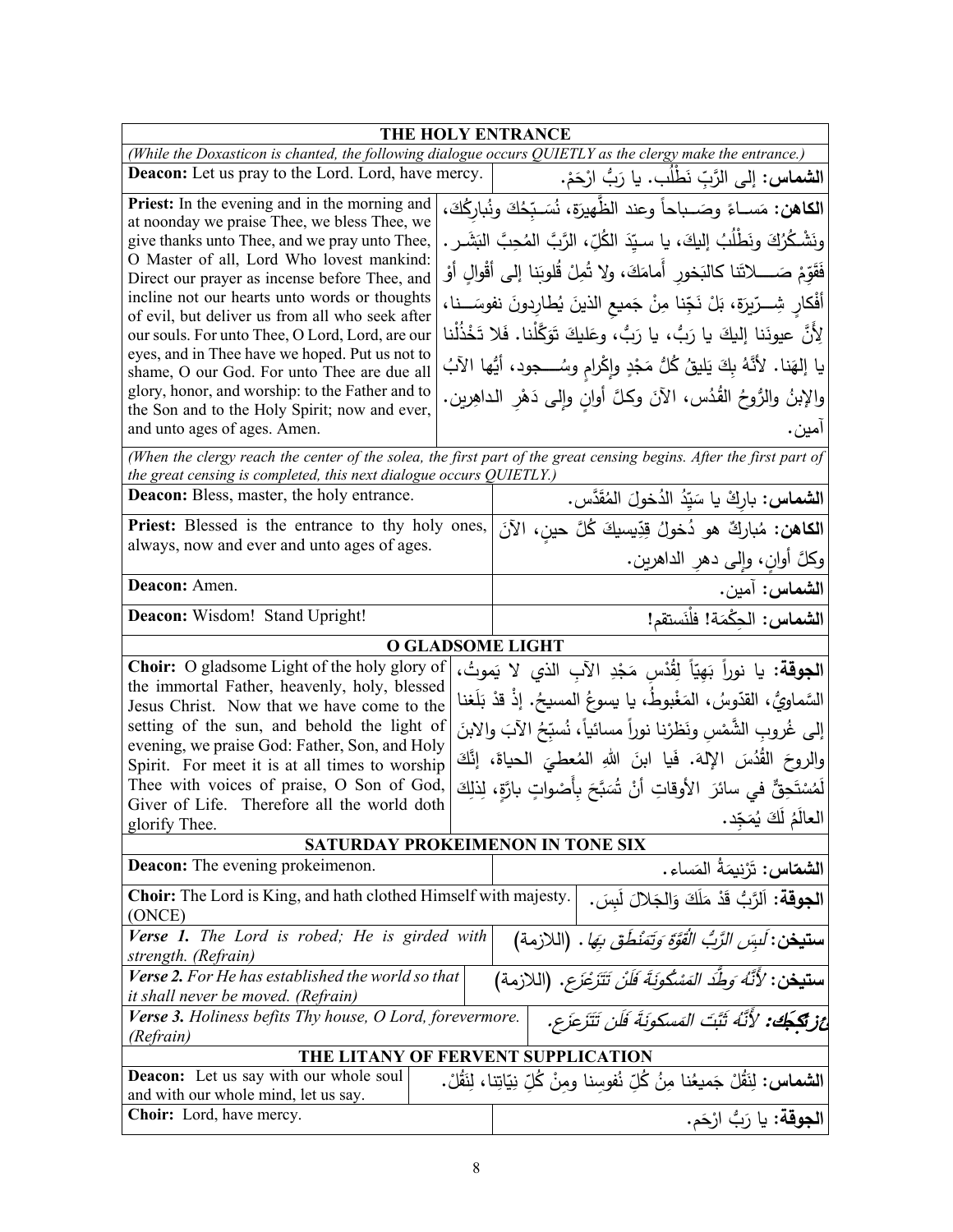| <b>Deacon:</b> O Lord Almighty, the God of our Fathers, we                                                        |  | ا <b>لشماس:</b> أيُّها الزَّبُّ الضَّابطُ الكُلِّ إلهُ آبائِنا، نَطْلُبُ                      |
|-------------------------------------------------------------------------------------------------------------------|--|-----------------------------------------------------------------------------------------------|
| pray thee: hear us, and have mercy.                                                                               |  | مِنْكَ، فاسْتَجِبْ وارْحَم.                                                                   |
| Choir: Lord, have mercy.                                                                                          |  | ا <b>لجوقة:</b> يا رَبُّ ارْحَم.                                                              |
| <b>Deacon:</b> Have mercy on us, O God, according to Thy                                                          |  | ا <b>لشماس:</b> ارْحَمْنا يا اللهُ بِعَظيم رَحْمَتِكَ، نَطْلُبُ مِنْكَ،                       |
| Great Mercy, we pray thee, hear us, and have mercy.                                                               |  | فاسْتَجِبْ وارْحَم.                                                                           |
| Choir: Lord, have mercy. (thrice)                                                                                 |  | ا <b>لجوقة:</b> يا رَبُّ ارْحَم. (ثلاثا)                                                      |
| Deacon: Again we pray for all<br>pious and Orthodox Christians.                                                   |  | ا <b>لشماس:</b> وأيضاً نَطْلُبُ مِنْ أَجْلِ المَسيحيينَ الحَسَني العِبادَةِ الأُرْثوذُكْسيين. |
| Choir: Lord, have mercy. (thrice)                                                                                 |  | ا <b>لجوقة:</b> يا رَبُّ ارْحَم. (ثلاثا)                                                      |
| Deacon: Again we pray for our father and<br>Metropolitan N., and our Bishop N.                                    |  | ا <b>لشماس:</b> وَأيضًا نَطْلُبُ مِنْ أَجلِ أبينا ومِتْروبوليتنا جوزيف.                       |
| Choir: Lord, have mercy. (thrice)                                                                                 |  | ا <b>لجوقة:</b> يا رَبُّ ارْحَم. (ثلاثا)                                                      |
| <b>Deacon:</b> Again we pray for our brethren: the                                                                |  | ا <b>لشماس:</b> وَأَيْضاً نَطْلُبُ مِنْ أَجْلِ إخْوَتِنا الكَهَنةِ والشَمامِسَةِ              |
| priests, hieromonks, deacons, hierodeacons and<br>monastics, and all our brotherhood in Christ.                   |  | والرُّهْبانِ والراهِباتِ، وكُلِّ إخْوَتِنا في المَسيح.                                        |
| Choir: Lord, have mercy. (thrice)                                                                                 |  | ا <b>لجوقة:</b> يا رَبُّ ارْحَم. (ثلاثا)                                                      |
| <b>Deacon:</b> Again we pray for mercy, life, peace,                                                              |  | ا <b>لشماس:</b> وأيضاً نَطْلُبُ مِنْ أَجْلِ الرَّحْمَةِ والحياةِ والسَّلام                    |
| health, salvation and visitation and pardon and<br>forgiveness of sins for (the servants of God,                  |  | والعافِيَةِ والخَلاصِ لِعَبيدِ اللهِ، وجَميع المَسيحيِّينَ الحَسَني                           |
| [Names], and) all Orthodox Christians of true<br>worship, who live and dwell in<br>this                           |  | العِبادَةِ الأَرْثِوذَكْسِيينَ السَّاكِنينَ والمَوْجودينَ في هذا المجتمع.                     |
| community.<br>Choir: Lord, have mercy. (thrice)                                                                   |  |                                                                                               |
|                                                                                                                   |  | ا <b>لجوقة:</b> يا رَبُّ ارْحَم. (ثلاثا)                                                      |
| <b>Deacon:</b> Again we pray for the blessed and ever-<br>memorable founders of this holy church and (for the     |  | ا <b>لشماس:</b> وَأَيْضاً نَطْلُبُ مِنْ أَجْلِ المطوَّبِينَ الدائميِّ                         |
| departed servants of God, [Names], and all our fathers                                                            |  | الذِّكْرِ الذينِ عَمَّروا هذا الهيكلَ المقدَّس، ومِنْ أَجْلِ                                  |
| and brethren, the Orthodox departed this life before us,<br>who here and in all the world lie asleep in the Lord. |  | جَميع المُنْتَقِلينَ مِنْ آبائِنا وإِخْوَتِنا الأَرْثوذُكْسيِّينَ                             |
|                                                                                                                   |  | الراقِدينَ هَهُنا وفي كُلِّ مَكان.                                                            |
| <b>Choir:</b> Lord, have mercy. (thrice)                                                                          |  | ا <b>لجوقة:</b> يا رَبُّ ارْحَم. (ثلاثا)                                                      |
| Deacon: Again we pray for those who bear<br>fruit and do good works in this holy and all-                         |  | ا <b>لشماس:</b> وَأَيْضاً نَطْلُبُ مِنْ أَجْلِ الذينَ يُقَدِّمونَ الأَثمارَ والذينَ           |
| venerable temple, those who serve and those                                                                       |  | يَصْنَعونَ الإحْسانَ في هذا الهيكلِ المقدَّسِ الكليِّ الوقارِ ،                               |
| who sing, those praying with us from their<br>homes, and for all the people here present, who                     |  | والذينَ يَتْعَبونَ وبُرَتِّلونَ فيهِ، ومنْ أَجْلِ هذا الشُّعْبِ الواقِفِ،                     |
| await Thy great and rich mercy.                                                                                   |  | المُنْتَظِرِ مِنْ لَدُنْكَ الرَّحِمَةَ الغَنِيَّةَ العُظْمي.                                  |
| <b>Choir:</b> Lord, have mercy. <i>(thrice)</i>                                                                   |  | ا <b>لجوقة:</b> يا رَبُّ ارْحَم. (ثلاثا)                                                      |
| <b>Priest:</b> For thou art a merciful God and lovest                                                             |  | ا <b>لكاهن:</b> لأَنَكَ إِلهٌ رَحيمٌ وَمُحِبٌّ لِلْبَشَرِ ، وَلَكَ نُرْسِلُ المَجْدَ أَيُّها  |
| mankind, and unto thee we ascribe glory: to the<br>Father, and to the Son, and to the Holy Spirit;                |  | الآبُ، والإبنُ، والرُّوحُ القُدُسُ، الآنَ وكُلَّ أوان، وإلى دَهر                              |
| now and ever, and unto ages of ages.                                                                              |  | الداه~رين.                                                                                    |
| Choir: Amen.                                                                                                      |  | الجوقة: آمين.                                                                                 |
|                                                                                                                   |  | <b>THE EVENING PRAYER</b>                                                                     |
| People: Vouchsafe, O Lord, to keep us this                                                                        |  | ا <b>لشَّعب:</b> أَهِّلْنا يا رَبُّ أَنْ نُحْفَظَ فى هذا المَساءِ بِغَير                      |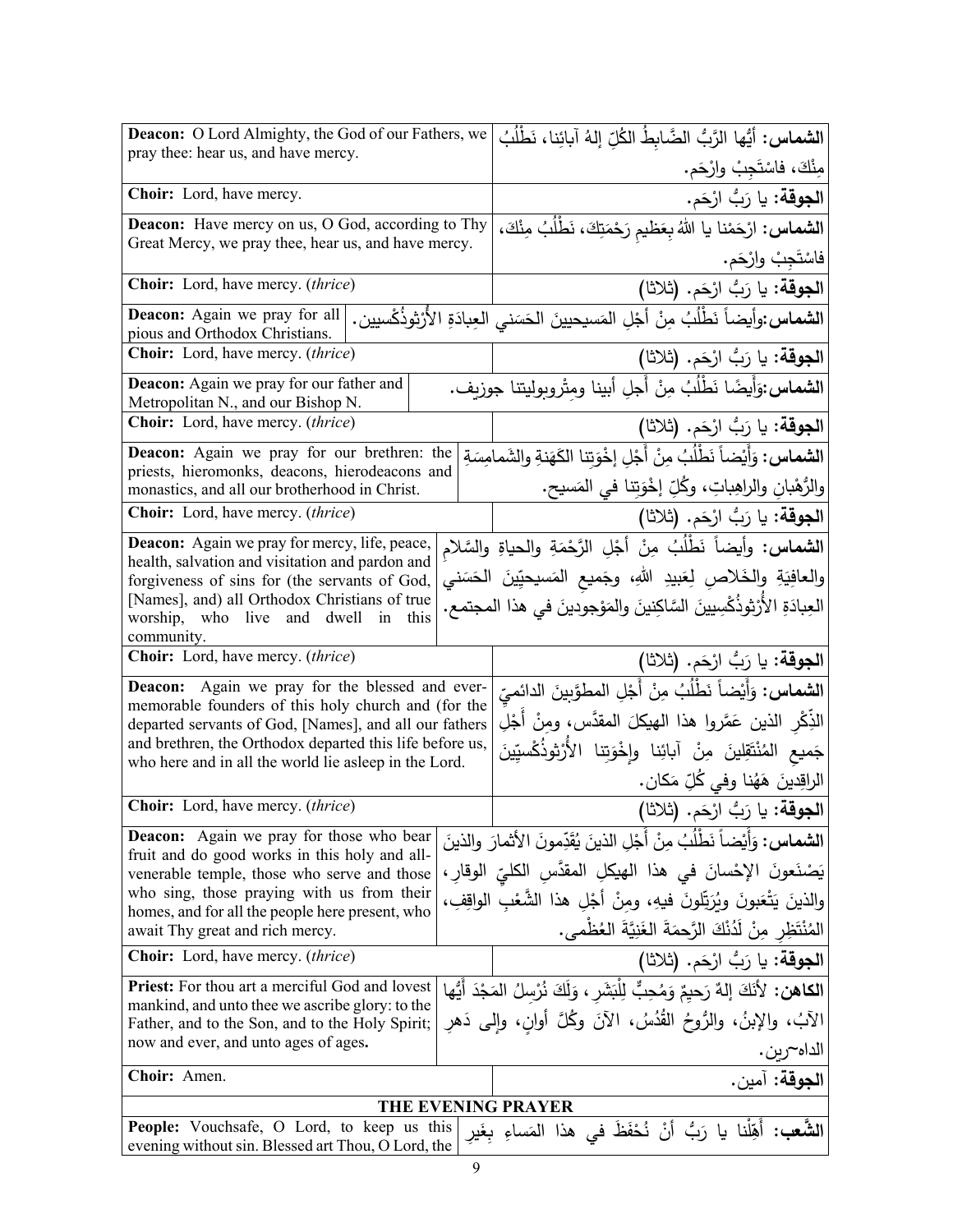|                                                     | THE LITANY OF SUPPLICATION                                               |
|-----------------------------------------------------|--------------------------------------------------------------------------|
| and ever, and unto ages of ages. Amen.              | وإلى دَهر الدّاهرين. آمين.                                               |
| Father, and to the Son, and to the Holy Spirit; now | المَجْد، أَيُّها الآبُ والابنُ والرُّوحُ القُدُسِ، الآنَ وكُلَّ أَوانٍ،  |
| belongeth praise, to Thee belongeth glory: to the   |                                                                          |
| of Thy hands. To Thee belongeth worship, to Thee    | تُعْرِض. لَكَ يَنبغي المديح، لكَ يَليقُ التِّسبيح، لكَ يَجِبُ            |
| O Lord, endureth forever. O despise not the works   | بِعَدْلِك. يا رَبُّ رَحْمَتُكَ إِلى الأَبَد، وَعَنْ أَعمالٍ يَدَيكَ لا   |
| One; enlighten me with Thy statutes. Thy mercy,     |                                                                          |
| understand Thy statutes. Blessed art Thou, O Holy   | أنتَ يا سَيِّدُ فَهِّمْنـى حُقُوقَك. مُبارَكٌ أنتَ يا قُدُّوسُ أُنِرْنـى |
| Blessed art Thou, O Master; make me to              | اتِّكالِنا عليك. مُبارَكٌ أنتَ يا رَبُّ علِّمنى وَصاياك. مُبارَكٌ        |
| Blessed art Thou, O Lord; teach me Thy statutes.    |                                                                          |
| us, O Lord, even as we have set our hope on Thee.   | اسْمُكَ إِلـى الأَبد، آمين. لِتَكُنْ يا رَبُّ رَحْمَتُكَ علينا، كَمِثْلِ |
| Thy Name forever. Amen. Let Thy mercy be upon       | خطيئة. مُبارَكٌ أَنتَ يا رَبُّ، إِلهَ آبائنا، وَمُسَبَّحٌ وَمُمَجَّدٌ    |
| God of our fathers, and praised and glorified is    |                                                                          |

| THE EITANT OF SUITERCATION                                                                                                                                                                                                                       |                                                                                                                                                                                                                                                                           |
|--------------------------------------------------------------------------------------------------------------------------------------------------------------------------------------------------------------------------------------------------|---------------------------------------------------------------------------------------------------------------------------------------------------------------------------------------------------------------------------------------------------------------------------|
| <b>Deacon:</b> Let us complete our evening prayer unto the Lord.                                                                                                                                                                                 | ا <b>لشماس</b> : لِنُكَمِّلْ طِلْبَتَنا المسائية لِلْرَّبّ.                                                                                                                                                                                                               |
| Choir: Lord, have mercy.                                                                                                                                                                                                                         | ا <b>لجوقة:</b> يا رَبُّ ارْحَم.                                                                                                                                                                                                                                          |
| <b>Deacon:</b> Help us; save us; have mercy<br>on us; and keep us, O God, by Thy grace.                                                                                                                                                          | ا <b>لشماس:</b> أُعْضُدْ وخَلِّصْ وارْحَمْ واحْفَظْنا يا أللهُ بنِعْمَتِك.                                                                                                                                                                                                |
| Choir: Lord, have mercy.                                                                                                                                                                                                                         | ا <b>لجوقة:</b> يا رَبُّ ارْحَم.                                                                                                                                                                                                                                          |
| Deacon: That the whole evening may be perfect, holy,<br>peaceful, and sinless, let us ask of the Lord.                                                                                                                                           | ا <b>لشماس:</b> أَنْ يَكونَ مَساؤُنا كُلُّهُ كَامِلاً، مُقَدَّساً،<br>سلامِيّاً، ويلا خَطيئةٍ، الرَّبَّ نَسأَل.                                                                                                                                                           |
| Choir: Grant this, O Lord.                                                                                                                                                                                                                       | ا <b>لجوقة:</b> اسْتَجِبْ يا رَبّ.                                                                                                                                                                                                                                        |
| Deacon: An angel of peace, a faithful guide, a guardian<br>of our souls and bodies, let us ask of the Lord.                                                                                                                                      | ا <b>لشماس:</b> مَلاكَ سَلامٍ مُرْشِداً، أَميناً، حافِظاً نُفوسَنا<br>وأجْسادَنا، الرَّبَّ نَسْأَل.                                                                                                                                                                       |
| Choir: Grant this, O Lord.                                                                                                                                                                                                                       | ا <b>لجوقة:</b> اسْتَجِبْ يا رَبّ.                                                                                                                                                                                                                                        |
| Deacon: Pardon and forgiveness of our sins and<br>transgressions, let us ask of the Lord.                                                                                                                                                        | ا <b>لشماس:</b> مُسامَحَةَ خَطايانا وغُفْرانَ زَلاِّتِنا، الرَّبَّ نَسْأَل.                                                                                                                                                                                               |
| Choir: Grant this, O Lord.                                                                                                                                                                                                                       | ا <b>لجوقة:</b> اسْتَجِبْ يا ربّ.                                                                                                                                                                                                                                         |
| Deacon: All things good and profitable for our souls<br>and peace for the world, let us ask of the Lord.                                                                                                                                         | الشماس: الصَّالِحاتِ والمُوافِقاتِ لِنُفوسنا، والسَّلامَ<br>لِلْعالَمِ، الرَّبَّ نَسْأَل.                                                                                                                                                                                 |
| Choir: Grant this, O Lord.                                                                                                                                                                                                                       | ا <b>لجوقة</b> : اسْتَجِبْ يا ربّ.                                                                                                                                                                                                                                        |
| <b>Deacon:</b> That we may complete the remaining time of<br>our life in peace and repentance, let us ask of the Lord.                                                                                                                           | ا <b>لشماس:</b> أَنْ نُتَمِّمَ بَقِيَّةَ زَمانِ حَياتِنا بِسَلام وتَوْبَةٍ،<br>الرَّبَّ نَسْأَل.                                                                                                                                                                          |
| Choir: Grant this, O Lord.                                                                                                                                                                                                                       | ا <b>لجوقة:</b> اسْتَجِبْ يا ربّ.                                                                                                                                                                                                                                         |
| Deacon: A Christian ending to our life,<br>painless, blameless, peaceful; and a good<br>defense before the fearful Judgment Seat of<br>Christ, let us ask of the Lord.                                                                           | ا <b>لشماس:</b> أنْ تَكونَ أواخِرُ حَياتِنا مَسيحِيَّةً، سَلامِيَّةً، بِلا حُزْنِ<br>ولا خِزْيٍ، وجَواباً حَسَناً لَدى مِنْبَرِ  المَسيح المَرْهوبِ، نَسْأَل.                                                                                                             |
| Choir: Grant this, O Lord.                                                                                                                                                                                                                       | ا <b>لجوقة:</b> اسْتَجِبْ يا ربّ.                                                                                                                                                                                                                                         |
| Deacon: Calling to remembrance our all-<br>holy, immaculate, most blessed and<br>glorious Lady the Theotokos and ever-<br>virgin Mary, with all the Saints, let us<br>commend ourselves and each other, and all<br>our life unto Christ our God. | ا <b>لشماس:</b> بَعْدَ ذِكْرِنا الظُلِّيَّةَ القَداسَةِ، الطاهِرَةَ، الفائِقَةَ البَرَكاتِ،<br>المَجيدةَ، سيِّدَتَنا والِدةَ الإِلهِ الدائِمَةَ البَتولِيَّةِ مَرْيَمَ مَعَ جميع<br>القدِّيسينَ، لِنوْدِعْ أَنفُسَنا وبَعْضُنا بَعْضاً وَكُلَّ حَياتِنا لِلْمَسيحِ الإله. |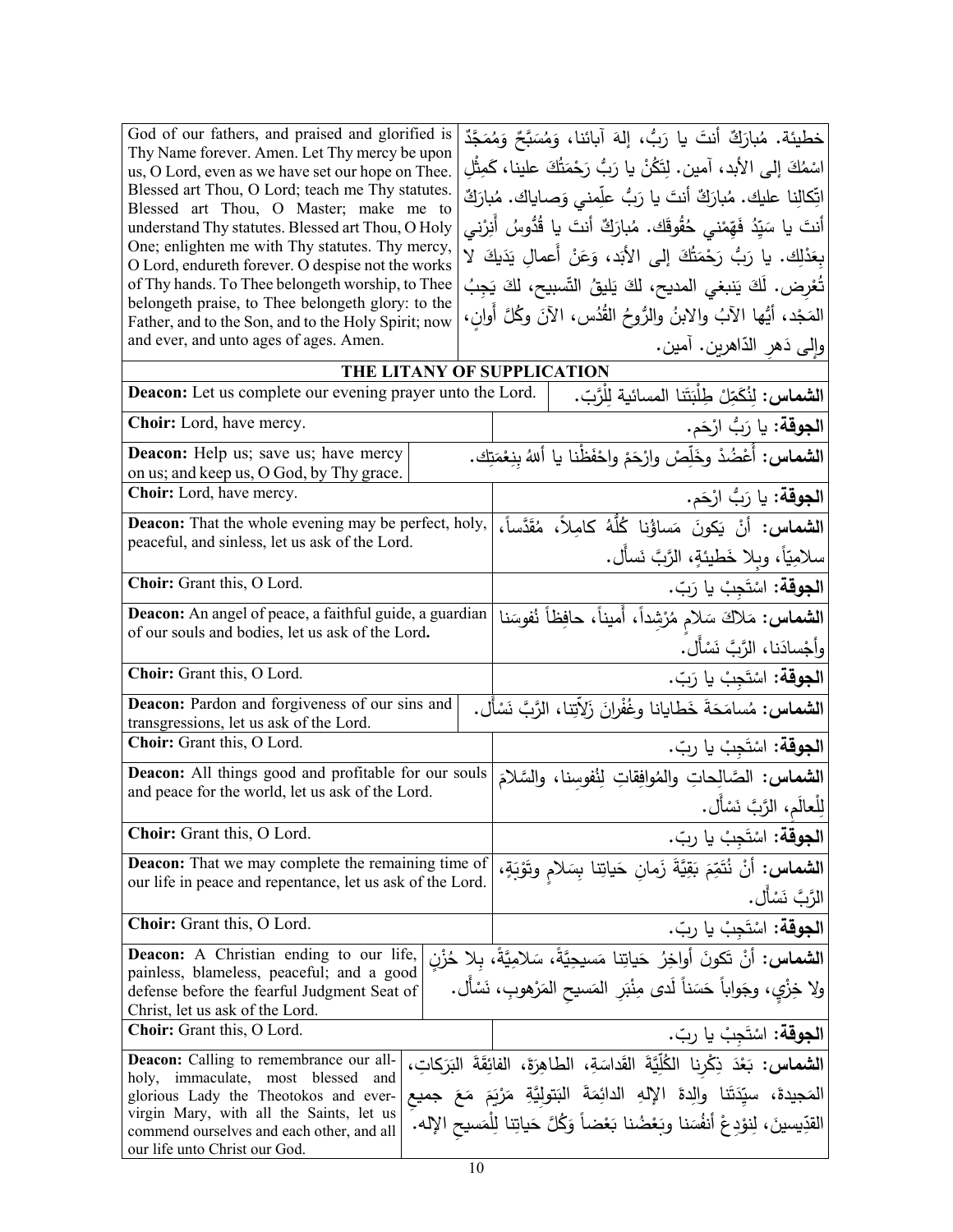| Choir: Grant this, O Lord.                                                                                       |                  | ا <b>لجوقة:</b> لَكَ يا رَبّ.                                                                                    |  |
|------------------------------------------------------------------------------------------------------------------|------------------|------------------------------------------------------------------------------------------------------------------|--|
| Priest: For thou art a good God and lovest mankind,                                                              |                  | ا <b>لكاهن:</b> لأَنَّكَ إِلهٌ صالِحٌ ومُحِبٌّ لِلْبَشَرِ ، ولِكَ نُرْسِلُ                                       |  |
| and unto Thee we ascribe glory, to the Father, and to<br>the Son, and to the Holy Spirit: now and ever, and unto |                  | الممجْدَ، أَيُّها الآبُ والإِبْنُ والرُّوحُ القُدُسُ، الآنَ وكُلَّ                                               |  |
| ages of ages.                                                                                                    |                  | أُوانِ، وَإِلَى دَهْرِ الدَّاهِرِينِ.                                                                            |  |
| Choir: Amen.                                                                                                     |                  | ا <b>لجوق</b> : آمين.                                                                                            |  |
|                                                                                                                  | <b>THE PEACE</b> |                                                                                                                  |  |
| Priest: Peace be to all.                                                                                         |                  | ا <b>لكاهن:</b> السَّلامُ لِجَميعِكُم.                                                                           |  |
| Choir: And to thy spirit.                                                                                        |                  | ا <b>لجوقة</b> : ولروحِكَ أيْضاً.                                                                                |  |
| Deacon: Bow your heads unto the Lord.                                                                            |                  | ا <b>لشماس:</b> لِنَحْن رؤوسَنا لِلْرَّبّ.                                                                       |  |
| Choir: To thee, O Lord.                                                                                          |                  | ا <b>لجوقة:</b> لَكَ يا رَبّ.                                                                                    |  |
| $\bullet$                                                                                                        |                  | All bow their heads as the priest says the following prayer:                                                     |  |
| Priest: O Lord our God, who didst bow the                                                                        |                  | ا <b>لكاهن:</b> أيُّها الرَّبُّ إلهُنا، يا مَنْ طَأَطَأُ السَّماواتِ ونَزَلَ                                     |  |
| heavens and come down for the salvation of<br>mankind; Look upon thy servants and thine                          |                  | لِخَلاص جِنْسِ البَشَرِ ، أَنظُرْ ۖ إِلَى عَبِيدِكَ وإِلَى ميراثِكَ، فإنَّ                                       |  |
| inheritance; for unto thee, the fearful Judge who                                                                |                  | عَبِيدَكَ قَدْ حَنَوا رُؤُوسَهُمْ وأَخْضَعُوا أَعْناقَهُمْ لَكَ، أَيُّها                                         |  |
| yet lovest mankind, have thy servants bowed                                                                      |                  |                                                                                                                  |  |
| their heads and submissively inclined their<br>necks, awaiting not help from men but entreating                  |                  | القاضي المَهيبُ المُحِبُّ البَشَرِ ، غيرَ مُنْتَظِرِينَ المَعونَةَ مِنَ                                          |  |
| thy mercy and looking confidently for thy                                                                        |                  | البَشَرِ ، بَلْ مُنْتَظِرِينَ رَحْمَتَكَ ومُتَوَقِّعينَ خَلاصَك. فاحْفَظْهُمْ                                    |  |
| salvation. Guard them at all times, both during                                                                  |                  | في كُلِّ حين، وفي هَذا المَساءِ الحاضِرِ، والليلِ المُقْبِلِ،                                                    |  |
| this present evening and in the approaching<br>night, from every foe, from all adverse powers of                 |                  | مَصونينَ مِنْ كُلِّ فِعْلِ مُضادٍّ شَيطانِيِّ، ومنَ الأَفْكارِ                                                   |  |
| the devil and from vain thoughts and from evil                                                                   |                  | الباطِلَةِ والهَواجِسِ الشِرّيرَةِ.                                                                              |  |
| imaginations.                                                                                                    |                  |                                                                                                                  |  |
| Priest: Blessed and glorified be the might of thy<br>kingdom: of the Father, and of the Son, and of the          |                  | ا <b>لكاهن:</b> لِيَكُنْ عِزُّ مُلْكَكَ مُبَارَكاً وَمُمَجَّداً أَيُّها الآبُ والابْنُ                           |  |
| Holy Spirit; now and ever, and unto ages of ages.                                                                |                  | وَالرُوحُ الْقُدُسْ، الآنَ وَكُلَّ أَوَانِ وَإِلَى دَهْرِ الذَاهِرِينِ.                                          |  |
| Choir: Amen.                                                                                                     |                  | ا <b>لجوقة:</b> آمين.                                                                                            |  |
|                                                                                                                  |                  | THE APOSTICHON FOR THE RESURRECTION IN TONE FIVE                                                                 |  |
|                                                                                                                  |                  | O Christ Savior, Who didst become incarnate أَيُّها المَمَســدِحُ الْمُخَلِّص، يا مَن تَجَسَّــدَ وَلَم يُفارِقِ |  |
| without leaving heaven, Thee do we magnify with<br>the voices of song; for Thou didst accept the Cross           |                  | السَّماواتِ، إيّاكَ نُعَظِّمُ بِأَصواتِ النَّشائِدِ، لأَنَّكَ قَبِلْتَ                                           |  |
| and death for the sake of our human race; for Thou                                                               |                  | الصَّـلْبَ والمَوْتَ بالجَسَدِ مِن أَجْلِ جِنْسِـنا، بما أنَّكَ                                                  |  |
| art the Lord, the Lover of mankind. Thou didst                                                                   |                  |                                                                                                                  |  |
| demolish the gates of Hades, rising on the third day,                                                            |                  | الرَّبُّ الْمُحِبُّ الْبَشَرِ . وَسَحَقتَ أَبوابَ الْجَحيمِ، وَقُمتَ                                             |  |
| and saving our souls.                                                                                            |                  | في اليَوم الثَّالِثِ، مُخَلِّصاً نُفوسَنا.                                                                       |  |
| THE PASCHAL STICHERA IN TONE FIVE                                                                                |                  |                                                                                                                  |  |
| Verse 1. Let God arise! Let His enemies be                                                                       |                  | [1– لَيُقِمِ اللَّهُ وَبَيِّبَنَّدْ جَمِيعُ أَعدائَهِ، وَبِهْرُبْ مُبْغِضوهُ مِنْ                                |  |
| scattered! Let those who hate Him flee from<br>before His face! Today a sacred Pascha is                         |                  | <i>أمام وَجْهه.</i> إنَّ فِصْحَنا المَسيحَ المُنْقِذْ، قَدِ اتَّضَحَ لَنا                                        |  |
| revealed to us. Pascha new and holy, Pascha                                                                      |                  | اليَوْمَ فِصْحاً شَرِيفاً، فِصْحاً جَدِيداً مُقَدَّساً، فِصْحاً سِرِّياً،                                        |  |
| mystical. Pascha all-laudable, Pascha which is                                                                   |                  | فِصْحاً جَليلَ الوَقارِ ، فِصْحاً بَرِيئاً مِنَ العَيْبِ، فِصْحاً                                                |  |
| Christ the Redeemer. Pascha most great, Pascha<br>most pure, Pascha of the faithful. Pascha which                |                  |                                                                                                                  |  |
| opens the gates of heaven for us. Pascha which                                                                   |                  | عَظيماً، فِصْحاً لِلْمؤمِنينِ، فِصْحاً فاتِحاً لَنا أَبْوابَ                                                     |  |
| sanctifies the faithful.                                                                                         |                  | الفِرْدَوْسِ، فِصْحاً مُقَدِّساً جميعَ المؤمنين.                                                                 |  |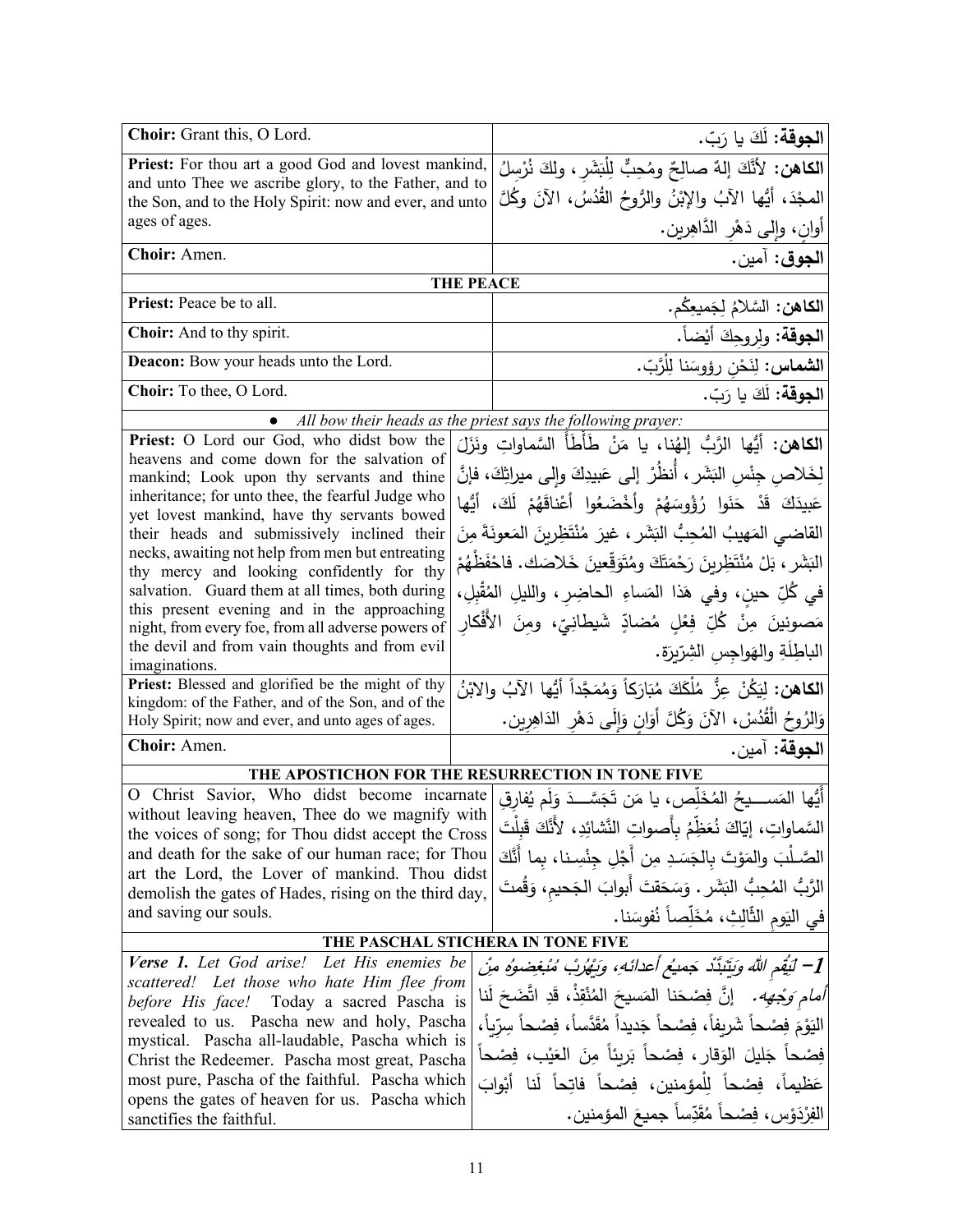| Verse 2. As smoke vanishes, so let them vanish;<br>as wax melts before the fire! Come from that             | 2– كَما ُيباُد الدخانُ ُيبادونِ، وكَما يَذوبُ الشَّمْعُ مِنْ أمام                                |  |
|-------------------------------------------------------------------------------------------------------------|--------------------------------------------------------------------------------------------------|--|
| scene, O women-bearers of good news and say                                                                 | <i>وَجْهِ النّارِ .</i> هَلُمَّ مِنَ المَنْظَرِ  أَيَّتُها  النِّسْوَةُ  البَشيرات،              |  |
| to Sion: "Receive from us the good news of                                                                  | وخاطِبْنَ صِهْيَوْنَ قَائِلاتٍ: إِقْبَلي مِنّا بَشَائِرَ الفَرَحِ بِقِيامَةِ                     |  |
| Christ's Resurrection. Exalt and be glad, O                                                                 |                                                                                                  |  |
| Jerusalem, seeing Christ the King coming from                                                               | المَسيح! يا أُورَشليمُ اطْرَبِي بِحُبورِ وتَهَلَّلي بِسُرورٍ ،                                   |  |
| the tomb as a Bridegroom in procession."                                                                    | لِمُشاهَدَتِكِ المَسيحَ مَلِكَكِ بارِزاً مِنَ القَبْرِ كَخَتَن.                                  |  |
| <b>Verse 3.</b> So the sinners will perish before the                                                       | 3- كَذَلِكَ تَهْلَكُ الْخَطَأَةُ مِنْ أَمامٍ وَجْهِ اللهِ، والصِّدِّيقِونَ                       |  |
| face of God; but let the righteous be glad!                                                                 | تُقْرَحُونَ وَيَتَهَلَّلُونَ أَمَّامَ اللهِ، وَيَتَنَعَّمُونَ بِالسَّرُورِ .   إِنَّ النِّسْوَةَ |  |
| The myrrh-bearing women, early in the                                                                       |                                                                                                  |  |
| morning, came to the tomb of the Giver of<br>life. They found an angel sitting on the stone                 | الحامِلاتِ الطِّيبِ، لمَّا انْتَصَبْنَ في دِلْجَةٍ عَميقَةٍ بإزاءِ ضَريحٍ                        |  |
| who cried out to them, saying: "Why do you                                                                  | المُعْطى الحَياة، صادَفْنَ مَلاكاً جالِساً على الحَجَرِ ، فَطَفِقَ                               |  |
| seek the Living among the dead? Why                                                                         | يُخاطِبُهُنَّ قائِلاً لَهُنَّ هَكَذا: ما بالْكُنَّ تَطْلُبِنَ الْحَيَّ مَعَ الْمَوْتِي؟          |  |
| mourn the Incorrupt amidst corruption? Go                                                                   |                                                                                                  |  |
| and announce to His disciples!"                                                                             | لِماذا تَندُبنَ في البِلِّي المُنَزَّهَ عَنِ البِلِّي؟ إذْهَبْنَ وبَشِّرنَ تَلاميذَه.            |  |
| Verse 4. This is the day which the Lord has<br>made. Let us rejoice and be glad in it! Pascha               | 4– هذا هو النِّوُم الذي صَنَعَهُ الرَّبُّ، لَنُفَرِّح ونَتَهَلَّلْ بِهِ.                         |  |
| of beauty! Pascha of the Lord! All-venerable                                                                | إِنَّ فِصْحَنا الذي هو فِصْحُ الرَّبِّ، قَدْ أَطْلَعَ لَنا فِصْحاً                               |  |
| Pascha today has shined on us! O Pascha, on                                                                 | مُطْرِباً، فِصْحاً جَليلَ الإعْتِبارِ ، فِصْحاً نُصافِحُ فيهِ بَعْضُنا                           |  |
| which let us embrace each other! O Pascha,                                                                  |                                                                                                  |  |
| deliverance from affliction! For today as from a                                                            | بَعْضاً بِفَرَحٍ، فيا لَهُ مِنْ فِصْحٍ مُنْقِذٍ مِنَ الْحُزْنِ، وذلكَ لأَنَّ                     |  |
| bridal chamber Christ has shown forth and                                                                   | المَسيحَ قَدْ بَزَغَ اليومَ مِنَ القَبْرِ كالبازِغِ مِنَ الْخِدْرِ ، وأَوْعبَ                    |  |
| filled the women with joy, saying: "Announce<br>to the Apostles!"                                           | النِّسْوَةَ فَرَحاً بِقَوْلِهِ: بَشِّرنَ الرُّسُلَ بذلك.                                         |  |
|                                                                                                             | <b>DOXASTICON FOR THE BLIND MAN IN TONE EIGHT</b>                                                |  |
| Glory to the Father, and to the Son, and to the                                                             |                                                                                                  |  |
| Holy Spirit. O Christ God, noetic Sun of justice,                                                           | <i>المجدُ للأبِ، والابنِ، والروح القدسِ.</i> أَيُّهَا المَسيحُ                                   |  |
| O Thou, Who by Thy pure touch, didst lighten the                                                            | الإِلَهُ، يا شَمْسَ العَذْلِ العَقْلِيَّةَ، يَا مَنْ بِلَمْسِهِ الطَّاهِرِ                       |  |
| eyes of him who was born lightless from his                                                                 | أَنَارَ    مَدَقَتي   الفَاقِدِ   النُورَ    من   حَشَا   أُمِّهِ.    أُنِرْ    حَدَقاتِ         |  |
| mother's womb, lighten Thou our souls' eyes, and                                                            | نُفُوسِنا، وأَوْضِحْنَا بَنِينَ لِلنَّهَارِ ، لكَيْ نَهْتِفَ إِلَيْكَ بِإِيمَانٍ :               |  |
| reveal us as sons of the day, that we may cry out                                                           |                                                                                                  |  |
| unto Thee in faith: Bountiful is Thy compassion<br>toward us, O Lover of mankind, glory to Thee.            | غَزِيزَةٌ هِيَ مَرَاحِمُكَ إِلَيْنَا، يَا مُحِبَّ النَشَرِ ، المَجْدُ لَكَ.                      |  |
|                                                                                                             |                                                                                                  |  |
| <b>DOXASTICON FOR PASCHA IN TONE FIVE</b>                                                                   |                                                                                                  |  |
| Both now and ever, and unto ages of ages. Amen. It<br>is the day of Resurrection; let us be radiant for the | الآنَ وَكُلَّ أُوانٍ وَالِّي دَهْرِ الدَّاهِرِينَ. أَمينَ. أَلْيومَ                              |  |
| festival, and let us embrace one another. Let us say,                                                       | يومُ القيامَة، فَسَبِيلُنا أَنْ نَتَلَألأُ بالمَوْسِم، ونُصافِحَ                                 |  |
| O brethren, even to those that hate us: Let us forgive                                                      | بَعْضُنا بَعْضاً، ولِّنَقُلْ يا إخْوَةُ، ولِّنَصْفَحْ لِمُبْغِضينا                               |  |
| all things on the Resurrection. And thus let us cry:                                                        |                                                                                                  |  |
| Christ is risen from the dead trampling down death                                                          | عَنْ كلِّ شَيءٍ في القيامَةِ، ولَنَهْتِفْ هكذا قائلين:                                           |  |
| by death, and upon those in the tombs, bestowing                                                            | المَسِــيحُ قامَ مِنْ بينِ الأَمْواتِ دائِســاً المَوْتَ بمَوْتِهِ،                              |  |
| life!                                                                                                       | والذينَ في القُبورِ وَهَبَهُمُ الحياة.                                                           |  |
| THE HYMN OF ST. SIMEON THE GOD-RECEIVER                                                                     |                                                                                                  |  |
| Lord, now lettest thou Thy servant depart in                                                                | الآنَ أَطْلِقْ عَبْدَكَ أَيُّها السَّيّدُ على حَسَبٍ قَوْلَكَ بِسَلامٍ،                          |  |
| peace, according to Thy word; for mine eyes have                                                            |                                                                                                  |  |
| seen Thy salvation, which Thou hast prepared                                                                | لأَنَّ عَيْنَيَّ قَدْ أَبْصَرَتِا خَلاصَكَ الذي أَعْدَدْتَهُ أَمامَ كُلِّ                        |  |
| before the face of all people, a light to lighten the                                                       | الشُّعوبِ، نوراً لاسْتِعْلان الأُمَمِ، ومَجْداً لِشَعْبِكَ إسْرائيل.                             |  |
| Gentiles and the glory of Thy people Israel.                                                                |                                                                                                  |  |
|                                                                                                             | THE TRISAGION PRAYERS                                                                            |  |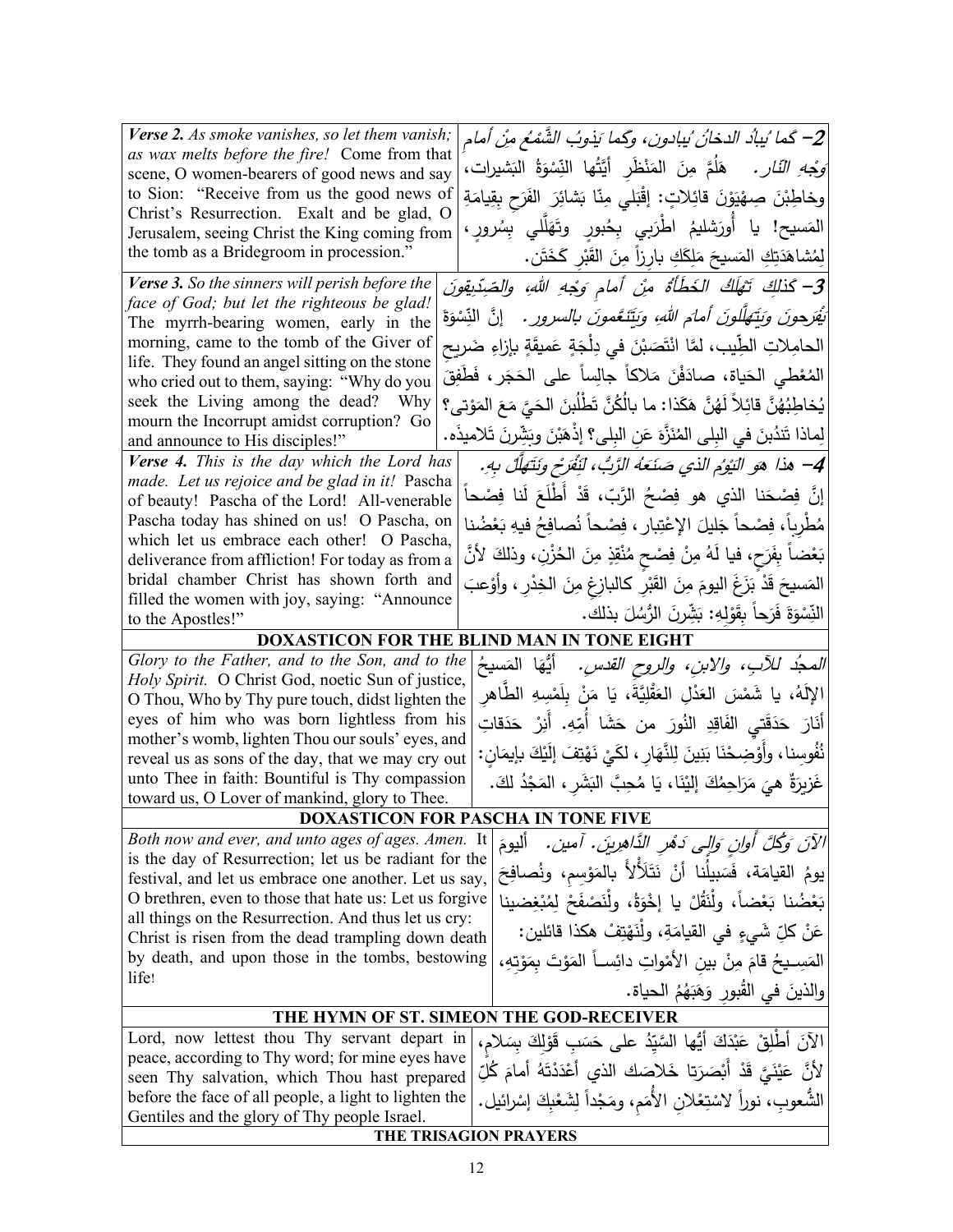| People: Holy God, Holy Mighty, Holy Immortal:                                                                 |                                                                                                     |
|---------------------------------------------------------------------------------------------------------------|-----------------------------------------------------------------------------------------------------|
| Have mercy on us. (thrice)                                                                                    | ا <b>لشعب:</b> قُدُّوسٌ اللهُ، قُدُّوسٌ القَوِيّ، قُدُّوسٌ الذي لا                                  |
|                                                                                                               | يَموتُ، ارحَمْنا. (ثلاثاً)                                                                          |
| Glory to the Father, and to the Son, and to the Holy                                                          | المَجدُ للأبِ والابنِ والروح القُدُسِ، الآنَ وكلَّ أوانِ                                            |
| Spirit; both now and ever, and unto ages of ages.<br>Amen.                                                    | وإِلى دَهْرِ الداهرينَ. أمين.                                                                       |
| All Holy Trinity, have mercy on us. Lord, cleanse us                                                          | أَيُّها الثالوثُ القدوسُ، ارحمْنا. يا ربُّ اغْفُرْ خَطايانا.                                        |
| from our sins. Master, pardon our iniquities. Holy                                                            | يا سيّد تَجاوزْ  عَنْ سَيّئاتِنا. يا قُدّوسُ  اطْلِعْ واشْفِ                                        |
| One, visit and heal our infirmities, for Thy Name's<br>sake.                                                  | أَمْراضَنا، مِنْ أَجْلِ اسْمِكَ.                                                                    |
| Lord, have mercy. (thrice)                                                                                    | يا ربُ ارْحَم. (ثلاثاً)                                                                             |
|                                                                                                               |                                                                                                     |
| Glory to the Father, and to the Son, and to the Holy                                                          | المَجدُ للآبِ والابنِ والروح القُدُسِ، الآنَ وكلَّ أَوانِ                                           |
| Spirit; both now and ever, and unto ages of ages.<br>Amen.                                                    | وإلى دهرِ الداهرينَ. أمين.                                                                          |
| Our Father, Who art in heaven, hallowed be Thy                                                                | أبانا الذي في السَّـــماواتِ، لِيتقدَّس اســـمُكَ، ليأتِ                                            |
| Name. Thy kingdom come; Thy will be done on<br>earth as it is in heaven. Give us this day our daily           | مَلَكوتُك، لِتَكُنْ مشيئَتُكَ كَمَا في السَّماءِ كذلِكَ على                                         |
| bread; and forgive us our trespasses, as we forgive                                                           | الأرض، خُبْزَنا الْجَوْهَرِيّ أَعْطِنَا اليومَ، واتْرُكْ لَنَا ما                                   |
| those who trespass against us, and lead us not into                                                           | علَيْنا، كما نَترُكُ نَحْنُ لِمَنْ لَنا عَلَيْهِ، ولا تُدْخِلْنَا في                                |
| temptation, but deliver us from evil.                                                                         | تَجْرِبةٍ، لكن نَجِّنَا مِنَ الشريرِ .                                                              |
| <b>Priest:</b> For thine is the kingdom, and the power, and                                                   |                                                                                                     |
| the glory, of the Father, and of the Son, and of the                                                          | ا <b>لكاهن:</b> لأنَّ لَكَ المُلْكَ، والقُوَّة، والمَجْدَ، أيُّها الآبُ والإبنُ                     |
| Holy Spirit, now and ever and unto ages of ages.                                                              | والروحُ القُدُسُ، الآنَ وكلَّ أوانِ وإلى دهرِ الداهرينِ.                                            |
|                                                                                                               |                                                                                                     |
| Choir: Amen.                                                                                                  | ا <b>لجوقة:</b> آمين.                                                                               |
|                                                                                                               |                                                                                                     |
| RESURRECTIONAL APOLYTIKION IN TONE FIVE                                                                       |                                                                                                     |
| Let us believers praise and worship the Word;<br>coeternal with the Father and the Spirit, born of the        | لِنُسبّحْ نَحْنُ المُؤْمِنينَ ونَسْجُدْ لِلْكَلِمَةِ، المُساوي لِلآبِ                               |
| Virgin for our salvation. For, He took pleasure in                                                            | والروح في الأَزَلِيَّةِ وعَدَم الابْتِداء، المَوْلودِ مِنَ العَذْراءِ                               |
| ascending the Cross in the flesh to suffer death; and                                                         | لِخَلاصِنا، لأَنَهُ سُرَّ بِالْجَسَدِ أَنْ يَعْلَوَ على الصليب،                                     |
| to raise the dead by His glorious Resurrection.                                                               | ويَحْتَمِلَ الموتَ، ويُنْهِضَ المَوْتي بِقِيامَتِهِ المَجِيدة.                                      |
| RESURRECTIONAL THEOTOKION IN TONE FIVE                                                                        |                                                                                                     |
| Glory to the Father, and to the Son, and to the Holy                                                          | الْمَجْدُ للْآبِ والِابنِ والرّوحِ الْقُدْسِ. الْآنَ وَكُلَّ أُوانِ                                 |
| Spirit. Both now and ever, and unto ages of ages.<br>Amen. Rejoice, O uncrossed gate; rejoice, O wall         | <i>والي دَهْر الداهرين. آمين.</i> افرَحي يا بابَ الرَّبِّ                                           |
| and protection of those who hasten unto thee; rejoice,                                                        | المُمتَنَعَ العُبورُ فيهِ، افرَحي يا سُوراً وَسترًا لِلمُسارِعينَ                                   |
| O quiet haven, who hast not known wedlock, O thou                                                             |                                                                                                     |
| who hast given birth in the flesh to thy Creator and<br>God. Thou shalt continue to intercede for the sake of | إِلَيكِ، افرَحي أَيَّتُها الميناءُ الهادِئُ التي لَمْ تَعْرِفْ                                      |
| those who praise and worship thy birth-giving.                                                                | زَواجًا، الوالِدَةُ بِالْجَسَدِ خَالِقَكِ وَإِلَهَكِ. فَلا تَكُفَّى                                 |
|                                                                                                               | مُتَوَسِّلَةً مِنْ أجلِ المُسَبّحينَ والسّاجِدينَ لِمَولِدِكِ.                                      |
| THE DISMISSAL<br>Deacon: Wisdom!                                                                              | ا <b>لشماس:</b> حكْمَةٌ.                                                                            |
| <b>Choir:</b> Father, bless!                                                                                  |                                                                                                     |
| <b>Priest:</b> Christ our God, the Existing One, is blessed,                                                  | ا <b>لجوقة:</b> بارك يا أب.                                                                         |
| always, now and ever, and unto ages of ages.                                                                  | ا <b>لكاهن:</b> المَسيحُ إلهُنا، الذي هو مُبارَكٌ كُلَّ حين،<br>الآنَ وكلَّ أوان وإلى دهر الداهرين. |